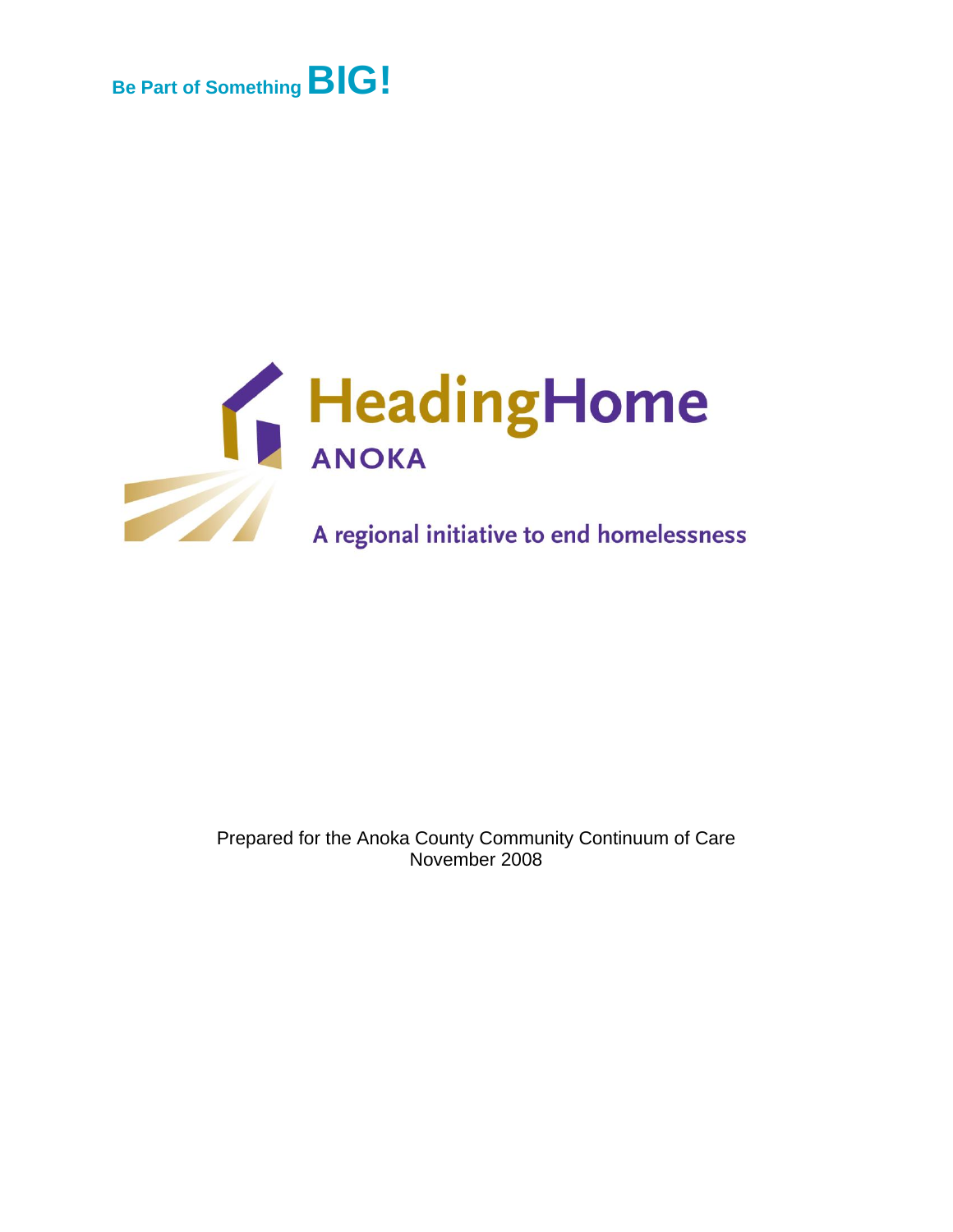

#### Jane's Story

Soon after losing her job with a large corporation after 15 years, Jane suffered a stroke that affected her speech and led to difficulties with problem-solving and critical thinking. Then a close family member passed away, deepening her depression. Jane's husband filed for divorce and because of her medical difficulties, it was decided that he would stay in the family home with the children. Jane moved in with a succession of relatives but soon wore out her welcome and eventually ended up living in her car. A local church provided vouchers for a few nights stay in a motel but from there she was referred to a homeless shelter.

An Anoka County outreach worker helped Jane to access the services she needed to move from the shelter to a family foster home. She has received legal advice regarding her divorce and is being treated for depression. Jane is spending more time with her children and with her life now less chaotic, the residual effects of her stroke are less pronounced.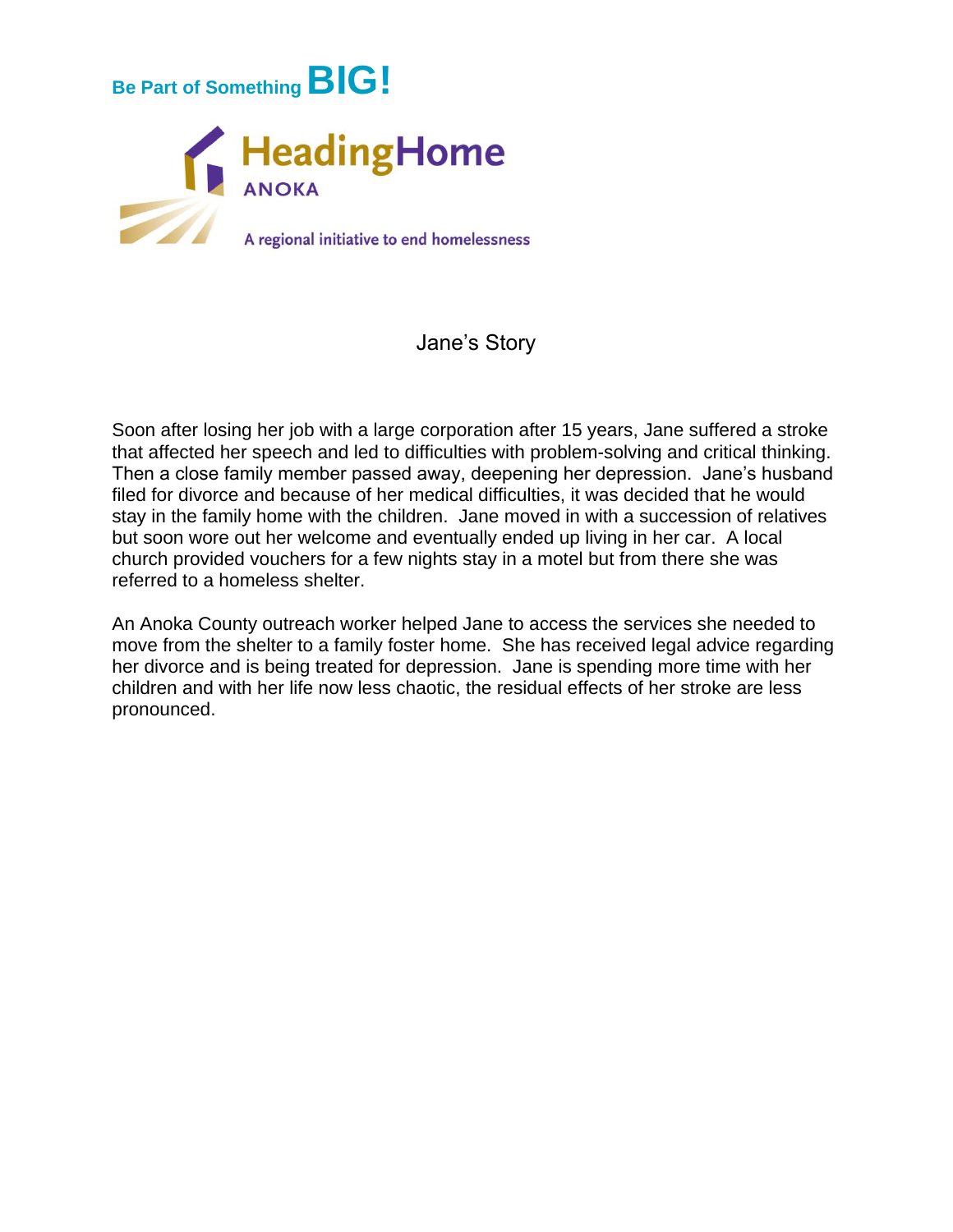

## **Introduction**

Over the years the Anoka county community has responded to the issues of homelessness in a variety of ways: by encouraging community support, investment in community housing, and encouraging partnerships with local agencies through grants. Even with strong partnerships and a variety of community efforts, the issue of homelessness in Anoka County challenges us.

With a vision for a better future and ending homelessness, the *Anoka County Community Continuum of Care* brings together a variety of state agencies, community agencies and community volunteers, working together to develop a plan to end homelessness in Anoka County. The *Anoka County Community Continuum of Care* partners with,"Heading Home Minnesota" a state-wide partnership of local and state plans to end homelessness by developing a county specific plan to end homelessness in Anoka County.

The *Anoka County Community Continuum of Care* divided into subcommittees to look at the gaps in housing in our community. The committees, (Singles and Seniors, Families, Unaccompanied Youth, and Education) met from April to September 2008, to determine the goals, recommendations and actions needed to end homelessness in our community. This group gathered the information that will be used to create solutions to housing barriers for those in need of stabilization, and those in need of services. The group will come back together on a quarterly basis to work on the action plans. Annually there will be a report to the *Anoka County Community Continuum of Care* and other interested groups on the progress of the plan. The group will also look at updating the plan, providing new input and adjusting goals, recommendations, and actions.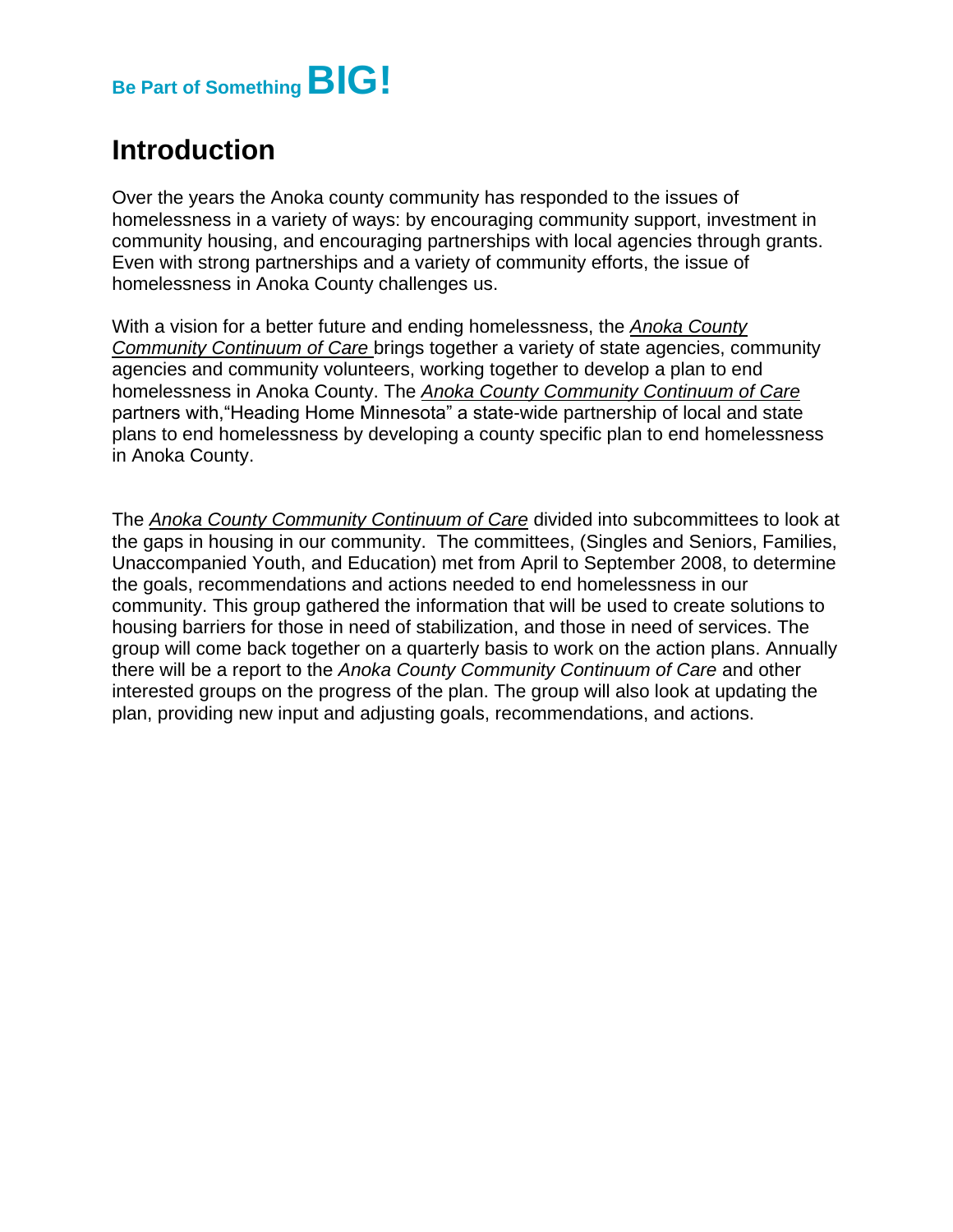## **Be Part of SomethingBIG!**

## **Background**

As a large suburban community north of two major metropolitan areas homelessness in Anoka County has not been visible in the same way it has been in the Minneapolis and St Paul areas. In the metropolitan communities you encounter homeless people standing on street corners begging for food, jobs and money. There are soup kitchens and shelters with lines of people outside waiting to get in. While homelessness is not as visible in Anoka County**,** it does exist.

*Seven out of ten families are one paycheck away from being homeless.*

Homelessness has been defined and re-defined many times and this has created a problem when we are looking at deciding how to determine how many people are actually homeless in Anoka County.

For the purpose of this project we will define homelessness as:

*" A person staying in a place not meant for human habitation, a person in temporary shelter or housing, and persons doubled up."* This definition will include those in transitional housing, emergency shelters, and those who are temporarily staying with someone. (Not on a lease or not able to have a permanent placement) Chronically Homeless people will be defined as **" those people who have been** 

**homeless three times in the last four years or continually for the last year."**

In early 2008 four sub-committees of the *Anoka County Community Continuum of Care* were formed to identify the housing barriers and needs in our community. Interested community members, nonprofits and government employees served on four different committees; family, seniors and single, unaccompanied youth, and education. Each group



identified barriers and gaps in service. They identified five goals, with recommendations and action steps. The *Anoka County Community Continuum of Care* will assist in achieving the outcomes of the plan by monitoring it quarterly. As we complete the goals new ones will be added to the plan. We will submit the plan to the State of Minnesota, "Heading Home Minnesota,**"** the Anoka County Board, and the Anoka County Community.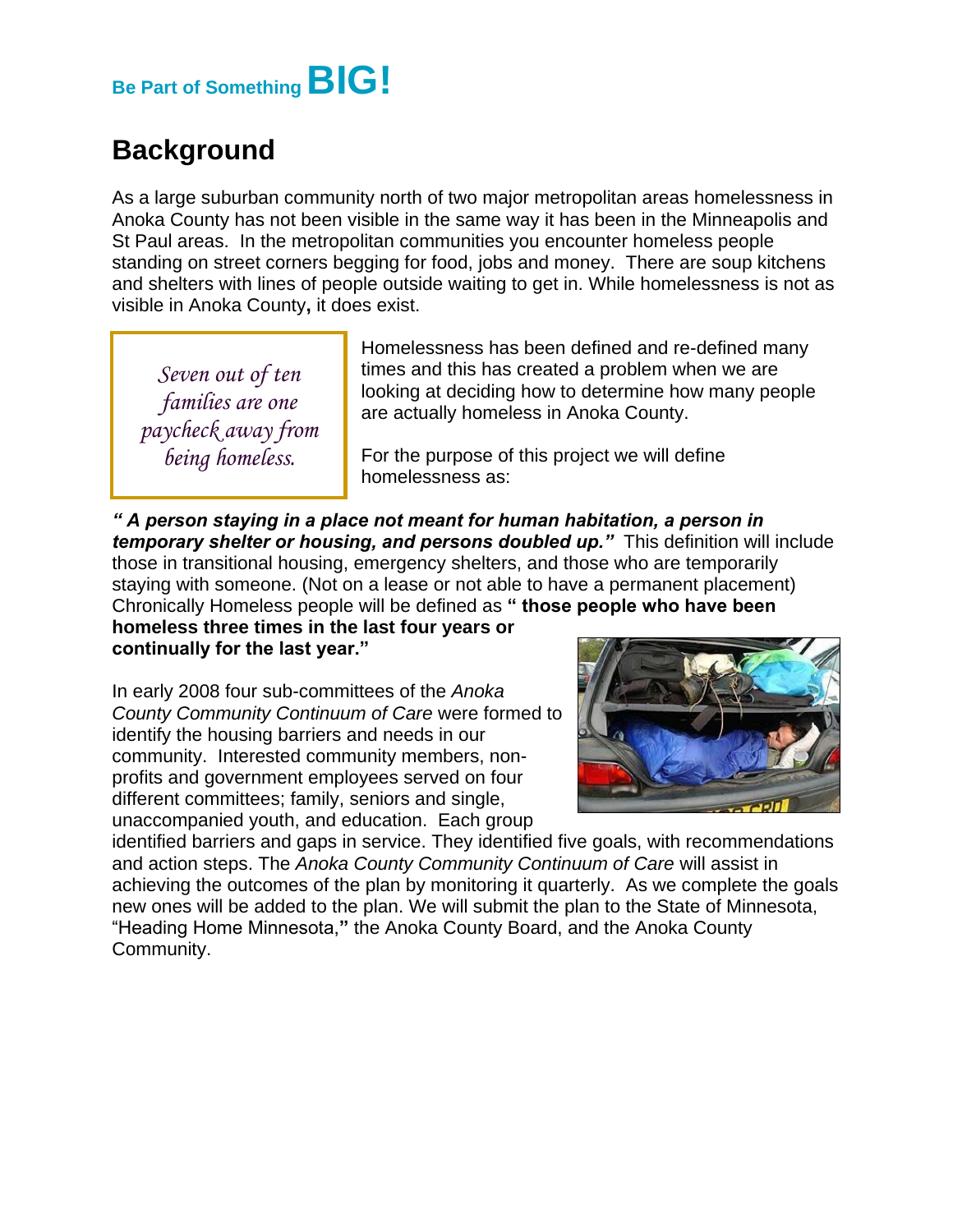

# Recommendations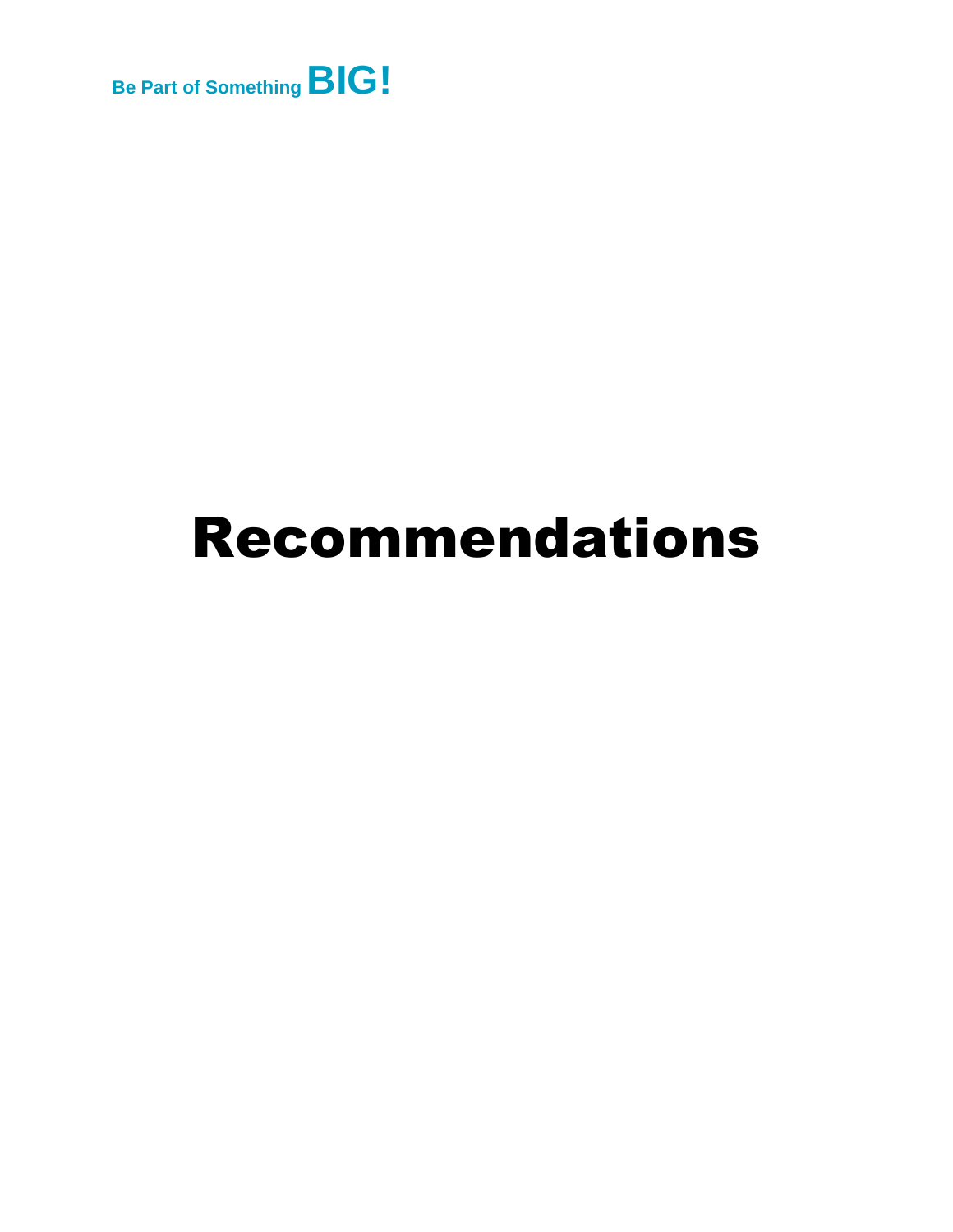

## Goal One: Build community involvement, knowledge and awareness of homelessness in Anoka County.

Many don't believe that the problem of homelessness is serious because we don't often see people camping under bridges, sleeping in cardboard boxes, pan-handling or standing in soup lines. Homelessness is not as visible in suburban counties, including Anoka County. It looks different than in urban areas and slightly different than rural homelessness.

*"Act as if what you do makes a difference. It does." -William James*

The *Anoka County Community Continuum of Care* has educational material available to help the community understand what homelessness looks like. The packet of information lists opportunities that will help the faith, education, businesses and individual community members understand and become aware of the problems. Other resource information is listed at the back of this report.

#### Goal One: Recommendation One:

#### Educate our community on suburban homelessness.



People working with homeless individuals; understand the problems facing the homeless community Unless are actively involved in helping someone or encounter a person who is having housing difficulties, the problem of homelessness in the community doesn't exist. Defining the problem and educating the community are important steps toward providing the means to end homelessness in Anoka County. The first step is to identify and understand the problem.

| Action                                                                                                                                             | <b>Partners</b>                                                                                                                                          | <b>Outcome</b>                                                                                                                                                                                                                                                                   |
|----------------------------------------------------------------------------------------------------------------------------------------------------|----------------------------------------------------------------------------------------------------------------------------------------------------------|----------------------------------------------------------------------------------------------------------------------------------------------------------------------------------------------------------------------------------------------------------------------------------|
| Provide education through<br>forums, videos newsletters or<br>seminars to identify suburban<br>homelessness and the need for<br>housing resources. | <b>Faith Community</b><br>٠<br><b>Schools</b><br>٠<br>Area Businesses<br>$\bullet$<br><b>Formerly Homeless</b><br>$\bullet$<br><b>Homeless Advocates</b> | Increased community<br>participation to end<br>homelessness by serving on<br>committees and participating<br>in community events that will<br>educate and engage the<br>community on homeless<br>issues, including available<br>resources and gaps in<br>services and resources. |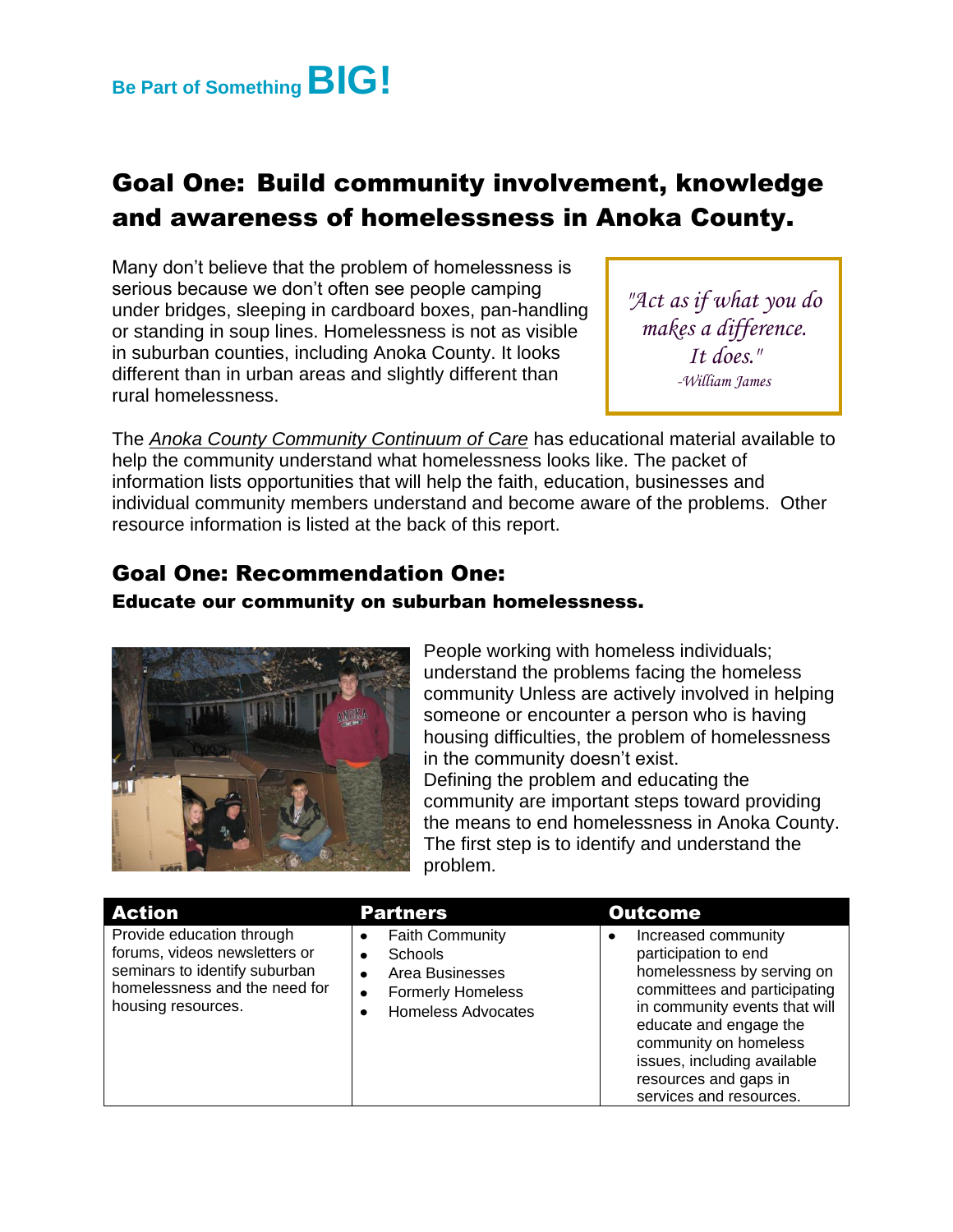

### Goal One: Recommendation Two:

#### Insure accurate data is collected regarding homeless and housing that is affordable in Anoka County.

Wilder Foundation does a survey every three years to determine the number of homeless people in Minnesota. Anoka County has taken part in this survey but has not had sufficient manpower to get an accurate count. Housing and Urban Development (HUD) requires a count every other year for the HUD Exhibit One application. *Anoka County Community Continuum of Care* has elected to do a count each year (the last week in January )and assist Wilder in their count (in October of every third year.) As we get better at this count we expect to be able to show a more accurate number of homeless Anoka County residents and also identify where people are staying.

> *On any given night in the United States, 1.2 million children are homeless.*

With the help of Housing Link (non-profit agency that provides lists of available units in the metro area) Anoka county can track the number of housing units and their monthly cost to tenants.

The data gathered will help the *Anoka County Community Continuum of Care* identify gaps in our housing continuum As we go forward program data will provide evidence of the need for safe housing that meets the financial needs of Anoka County residents.

| <b>Action</b>                                                                                                | <b>Partners</b>                                                                                                                                            | <b>Outcomes</b>                                                                                     |
|--------------------------------------------------------------------------------------------------------------|------------------------------------------------------------------------------------------------------------------------------------------------------------|-----------------------------------------------------------------------------------------------------|
| Improve data collection of the<br>homeless in Anoka County with a<br>focus on identifying homeless<br>youth. | <b>Anoka County Schools</b><br>Agencies serving Anoka<br>$\bullet$<br>County Youth<br>Anoka County<br>Agencies serving Anoka<br>County Homeless population | A baseline of homeless<br>people including youth in<br>Anoka County will be<br>established by 2009. |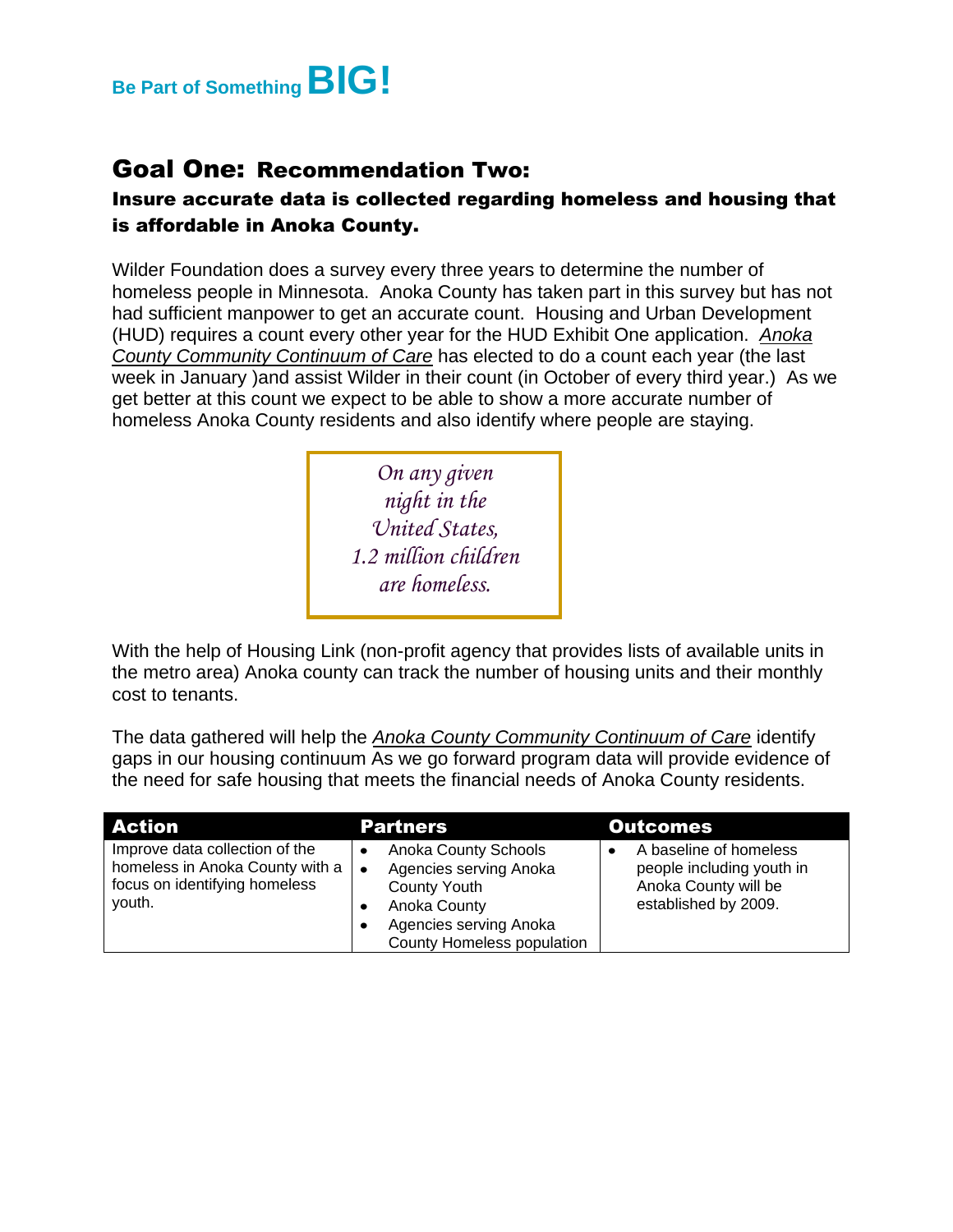

## Goal Two: Increase and maintain housing stock for targeted population

Family Homeless Prevention and Assistance Program, along with local housing providers, have identified the lack of housing that is affordable in Anoka County as a major barrier to ending homelessness in our community. A parent and one child on Public Assistance would receive cash assistance of \$437 a month

*"On any single day in the United States, more than 200,000 veterans will sleep on the street or in shelters. More than twice that many experience homelessness sometime during the year." A Kid's Guide to Hunger & Homelessness, Cathryn Berger Kaye, M.A.*

for the family unit. The average 1 bedroom apartment is \$625 a month plus electric. In Anoka County we have 9 complexes that have a total of only 582 units that are subsidized.

Subsidized unit based complexes can choose in the future to become market rate units. In the past 10 years we have lost one complex with about 40 units to market rate housing. We need to preserve the units that are currently subsidized and work on developing new subsidies and housing that is affordable to low and very low-income people.

#### Goal Two: Recommendation One: Increase the number of permanent housing units that are affordable.

Having a place to live is a basic need. Approximately 600 people in Anoka County at the count taken on January 26, 2008 were without permanent housing. Creating additional housing units through subsidies and vouchers will reduce the high cost of working with families in crisis as well as reducing the cost of human suffering.

| <b>Action</b>                                                                        | <b>Partners</b>                                                                                                                                                                 | <b>Outcomes</b>                                                                              |
|--------------------------------------------------------------------------------------|---------------------------------------------------------------------------------------------------------------------------------------------------------------------------------|----------------------------------------------------------------------------------------------|
| Create 15 additional units of<br>Single Room Occupancy (SRO)<br>or efficiency units. | Non-profit developers<br>٠<br><b>Cities</b><br>$\bullet$<br>County<br>٠                                                                                                         | 15 SRO or Board and Lodge<br>٠<br>units will be created by July<br>1, 2010.                  |
| Create 10 additional units of<br>affordable accessible housing for<br>seniors.       | Non-profit developers<br>$\bullet$<br>Cities<br>$\bullet$<br>County                                                                                                             | 10 units of affordable<br>٠<br>accessible housing for<br>seniors will be created by<br>2010. |
| Increase the number of rental<br>subsidies by maximizing<br>subsidies to clients.    | <b>Hearth Connection</b><br>٠<br>Anoka County HRA<br>٠<br>Metro HRA<br>٠<br>Minnesota Housing Finance<br>٠<br>Anoka County City HRA's<br>٠<br>HUD<br>٠<br>Accessible Space<br>٠ | 5 or more new subsidies to<br>٠<br>be added each year.                                       |
| Recruit developers to build<br>accessible low<br>income/subsidized units.            | <b>Anoka County HRA</b><br>٠<br><b>Community Development</b><br>٠<br><b>City Planners</b><br>Developers                                                                         | 5 more accessible low<br>٠<br>income subsidized units by<br>2010.                            |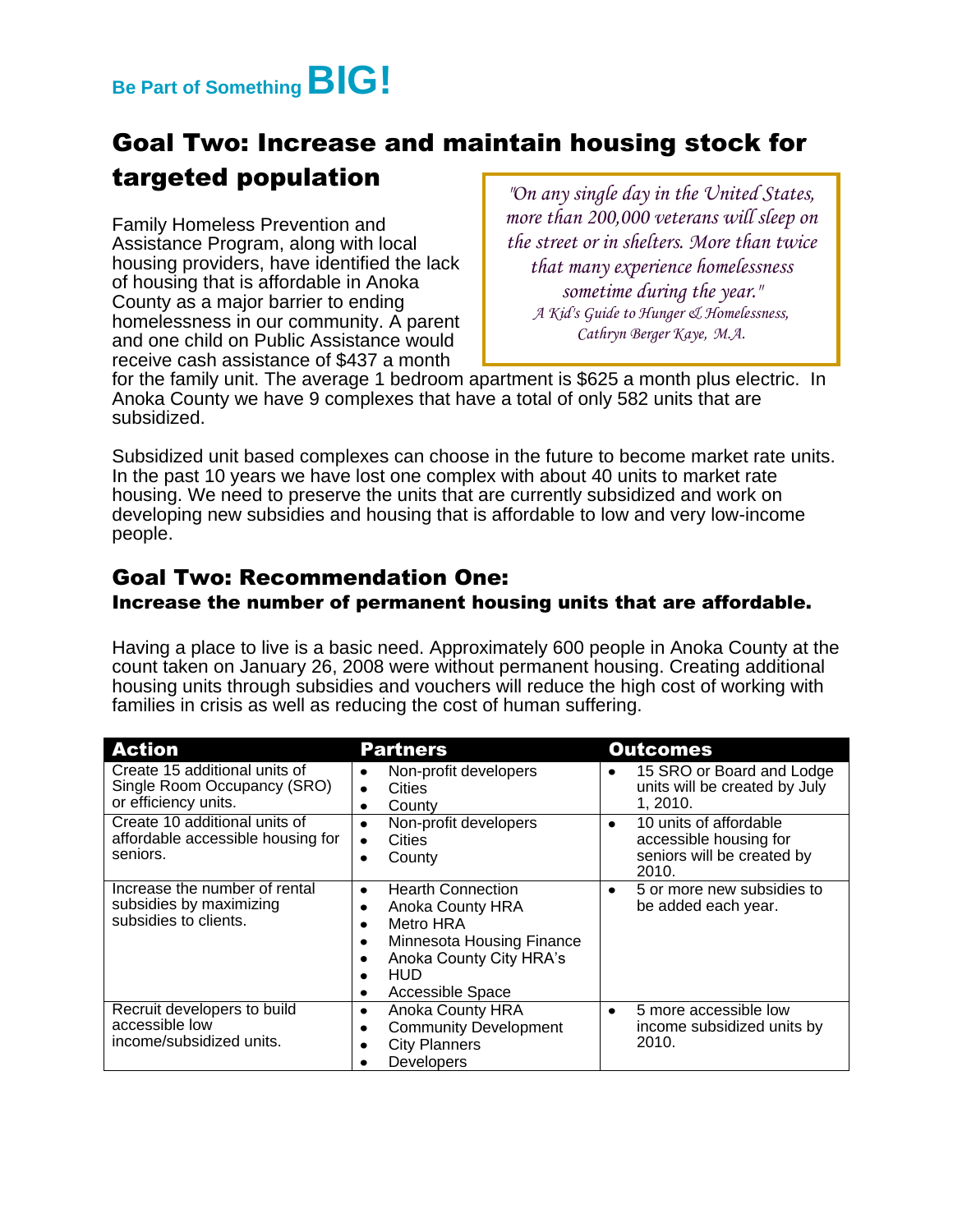

#### Goal Two: Recommendation Two: Increase the number of Transitional Housing Units

Transitional Housing is helpful in assisting singles, youth, and homeless families stabilize their housing. Transitional housing provides temporary stable housing that includes a case manager who will work with the residents to break down barriers to obtaining permanent housing. By providing transitional housing people have an opportunity to find jobs that allow them to earn enough money to be independent, get medical care if needed, find affordable day care and resolve other issues that keep them from being self sufficient. When needed households will be assisted with applications for mainstream resources.

| <b>Action</b>                                                                                                                                                                                      | <b>Partners</b>                                                                                                                                                                                                                                   | <b>Outcome</b>                                                                                                                                                               |
|----------------------------------------------------------------------------------------------------------------------------------------------------------------------------------------------------|---------------------------------------------------------------------------------------------------------------------------------------------------------------------------------------------------------------------------------------------------|------------------------------------------------------------------------------------------------------------------------------------------------------------------------------|
| Create more housing options for<br>those in need of housing and<br>case management services.                                                                                                       | Anoka County<br>$\bullet$<br>Non-profit Developers<br>$\bullet$<br>Non-Profit agencies<br>$\bullet$<br><b>Community Churches</b><br>$\bullet$<br>Minnesota Housing Finance<br>$\bullet$                                                           | By 2010 there will be<br>20 youth<br>20 Family and<br>$\bullet$<br>20 single new units of<br><b>Transitional or</b><br>Supportive housing.                                   |
|                                                                                                                                                                                                    |                                                                                                                                                                                                                                                   | Increase the number of<br>$\bullet$<br>family shelter units in Anoka<br>County by 2 units.                                                                                   |
|                                                                                                                                                                                                    |                                                                                                                                                                                                                                                   | Maintain existing low-income<br>$\bullet$<br>housing Stock.                                                                                                                  |
|                                                                                                                                                                                                    |                                                                                                                                                                                                                                                   | 4 new affordable rental<br>$\bullet$<br>housing units developed in<br>the private sector.                                                                                    |
| Collaborate with jurisdictions and<br>developers to explore<br>mechanisms for coordinating and<br>pooling funding for supportive<br>housing developments.                                          | Legal Aid<br>$\bullet$<br><b>Anoka County Community</b><br>$\bullet$<br>Development Department<br><b>Federal Programming</b><br>$\bullet$<br><b>Commercial Reality</b><br>$\bullet$<br><b>Businesses</b><br><b>Commercial Agents</b><br>$\bullet$ | Family transitional supportive<br>$\bullet$<br>housing funding will be<br>increased by \$5,000 in the<br>next two years.                                                     |
| Commit to new construction of<br>housing that is affordable in<br>communities underserved by<br>housing programs and<br>insufficient housing that serves<br>lower income people                    | Developers<br>$\bullet$<br>Non profits<br>$\bullet$<br><b>Faith Community</b><br>$\bullet$<br>Anoka County<br>$\bullet$<br>Minnesota Housing Finance<br>$\bullet$                                                                                 | 2 new housing units will<br>$\bullet$<br>be developed in<br>communities<br>underserved by current<br>housing programs.                                                       |
| Cooperate with housing<br>providers in the acquisition,<br>rehabilitation, and maintenance<br>of residential properties as long<br>term housing that is affordable to<br>those with lower incomes. | Legal Aid<br>$\bullet$<br><b>City and County Community</b><br>$\bullet$<br>Development Department<br>Federal Programming<br>$\bullet$<br><b>Commercial Reality</b><br>$\bullet$<br><b>Businesses</b>                                              | Provide funding to<br>$\bullet$<br>developers, owners and<br>sponsors who will rehabilitate<br>and maintain long-term.<br>Housing that is built for lower<br>income tenants. |
| Promote safe shared housing as<br>an option for sharing scarce<br>resources.                                                                                                                       | <b>Vineland Center</b><br>$\bullet$                                                                                                                                                                                                               | Create a shared housing<br>$\bullet$<br>model that reduces housing<br>cost for families, singles,<br>seniors and youth.                                                      |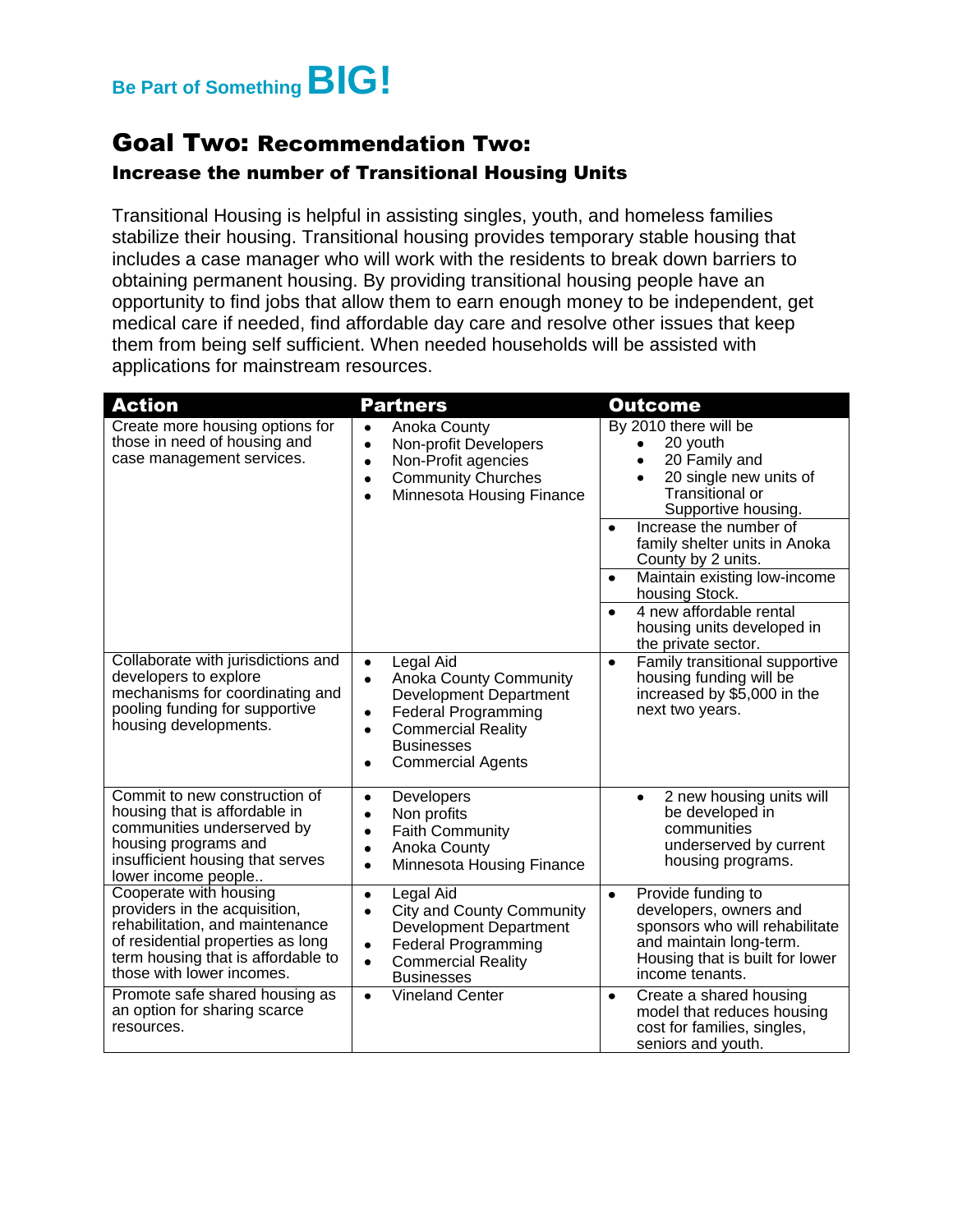## **Be Part of SomethingBIG!**

#### Goal Two: Recommendation Three:

#### Increase the number of housing units with specific supportive services for those with special needs

Having housing that serves people with specific needs will reduce the number of people who have repeated housing crises. Board and Lodge allow those without basic living skills to have assistance as needed with things such as medication administration. Adults needing foster care may be elderly or disabled that do not meet the threshold for more costly care such as nursing homes but do need assistance with housekeeping, meals, and bathing. Others, such as those with Traumatic Brain Injury, have specific needs that can often be met with less costly services.

Felons are often viewed as not worthy of help when they have completed their sentence and are released from incarceration. Those without housing when released are at a higher risk to re-offend. Taking a proactive approach in working with felons upon release to obtain employment and housing is less costly to society than repeated incarceration. Landlords are reluctant to rent to offenders because they are required to provide a safe environment for their tenants. They use screening tools to do background checks making sure potential tenants have no criminal background. Assisting former prisoners find and keep housing and a stable income will help prevent them from reoffending and becoming re-incarcerated.

| <b>Action</b>                                                                                                                                                                                                                   | <b>Partners</b>                                                                                                                                                                                                                   | <b>Outcome</b>                                                                                                                                                                                                 |
|---------------------------------------------------------------------------------------------------------------------------------------------------------------------------------------------------------------------------------|-----------------------------------------------------------------------------------------------------------------------------------------------------------------------------------------------------------------------------------|----------------------------------------------------------------------------------------------------------------------------------------------------------------------------------------------------------------|
| Form a specialized work group<br>that will form a plan to increase<br>housing with support services<br>focused on Adult Foster Care,<br>and housing services for mentally<br>ill, chemical dependency TBI and<br>frail elderly. | Anoka County Income<br>$\bullet$<br>Maintenance Department<br><b>Anoka County Social</b><br>$\bullet$<br>Services and Mental Health<br>Departments<br><b>Anoka County Community</b><br>$\bullet$<br><b>Development Department</b> | There will be 2 new sources<br>$\bullet$<br>of funding to assist in<br>developing 5% more housing<br>with supportive services<br>annually.<br>A specialized work group<br>$\bullet$<br>established by Dec 2009 |
| Utilize the Department of<br>Corrections to identify funds that<br>may assist felons with their<br>housing.                                                                                                                     | <b>Department of Corrections</b><br>$\bullet$<br><b>Anoka County Corrections</b><br>$\bullet$                                                                                                                                     | Identify \$10,000 annually to<br>$\bullet$<br>assist felons with housing.                                                                                                                                      |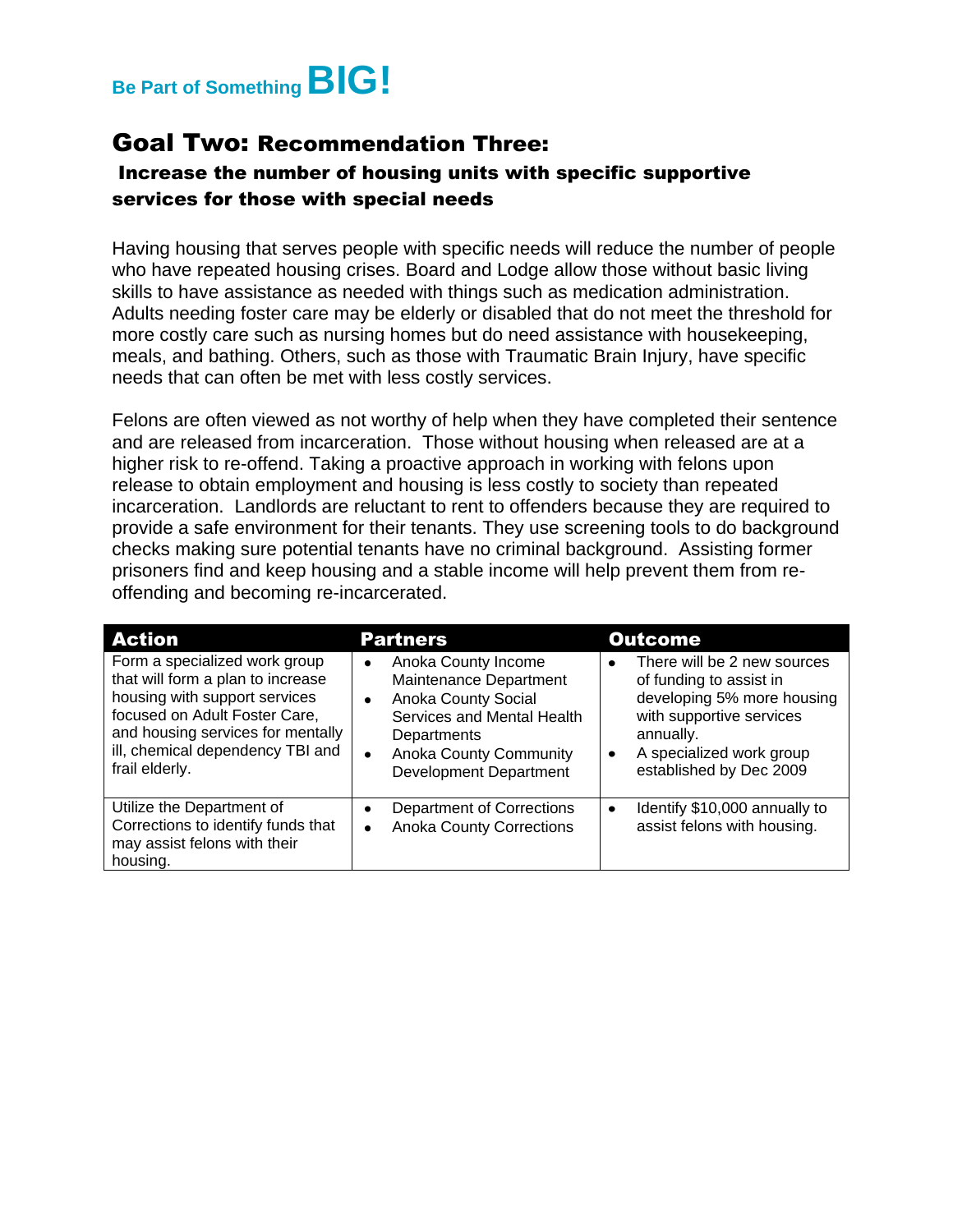## **Be Part of SomethingBIG!**

## Goal Three: Provide immediate emergency housing with coordinated services for those in a housing crisis.



Preventing the loss of current housing is often the best way to keep people housed. Unfortunately that is not always possible. Landlords in foreclosure sometimes rent to unsuspecting tenants right up to the time the lender takes back the property. The tenant may not have received notice of the foreclosure or the landlord may not have been truthful.

Sudden illness, death, or abandonment leave a person in an emergency situation without solutions. People with these problems often go

from relative to friend and wear out their welcome. It's difficult to "pull yourself up by your boot straps" when the boots have no straps or you have no boots. Providing help to prevent /resolve homelessness in a holistic manner is critical.

## Goal Three: Recommendation One:

#### Expand current emergency housing options.

Anoka County currently has two shelters. Stepping Stone Emergency Housing a 16 bed emergency shelter for single men and women with beds for 5 women and 11 men. The cost is \$25.00 a day. Alexandra House is a shelter for battered women and their children with a maximum stay of 30 days.

| <b>Action</b>                                                                    | <b>Partners</b>                                                                                                                                                                                                                                                        | <b>Outcome</b>                                                                                                                                                             |
|----------------------------------------------------------------------------------|------------------------------------------------------------------------------------------------------------------------------------------------------------------------------------------------------------------------------------------------------------------------|----------------------------------------------------------------------------------------------------------------------------------------------------------------------------|
| Use best practices<br>model to create<br>immediate short-term<br>emergency beds. | Non-profit programs<br>٠<br>Lino Lakes non-secure<br><b>Volunteers of America</b><br>Other partners funders<br>Anoka County Mental Health<br><b>Services</b><br><b>Salvation Army</b><br>Anoka County<br>YMCA<br>State of MN<br><b>Faith Community</b><br>Civic Groups | 2 emergency beds added by<br>٠<br>2009<br>12 bed M/F opened by 2011<br>٠<br>2 host homes by 2009<br>٠<br>6 host homes by 2010<br>٠<br>5 short term Youth<br>emergency beds |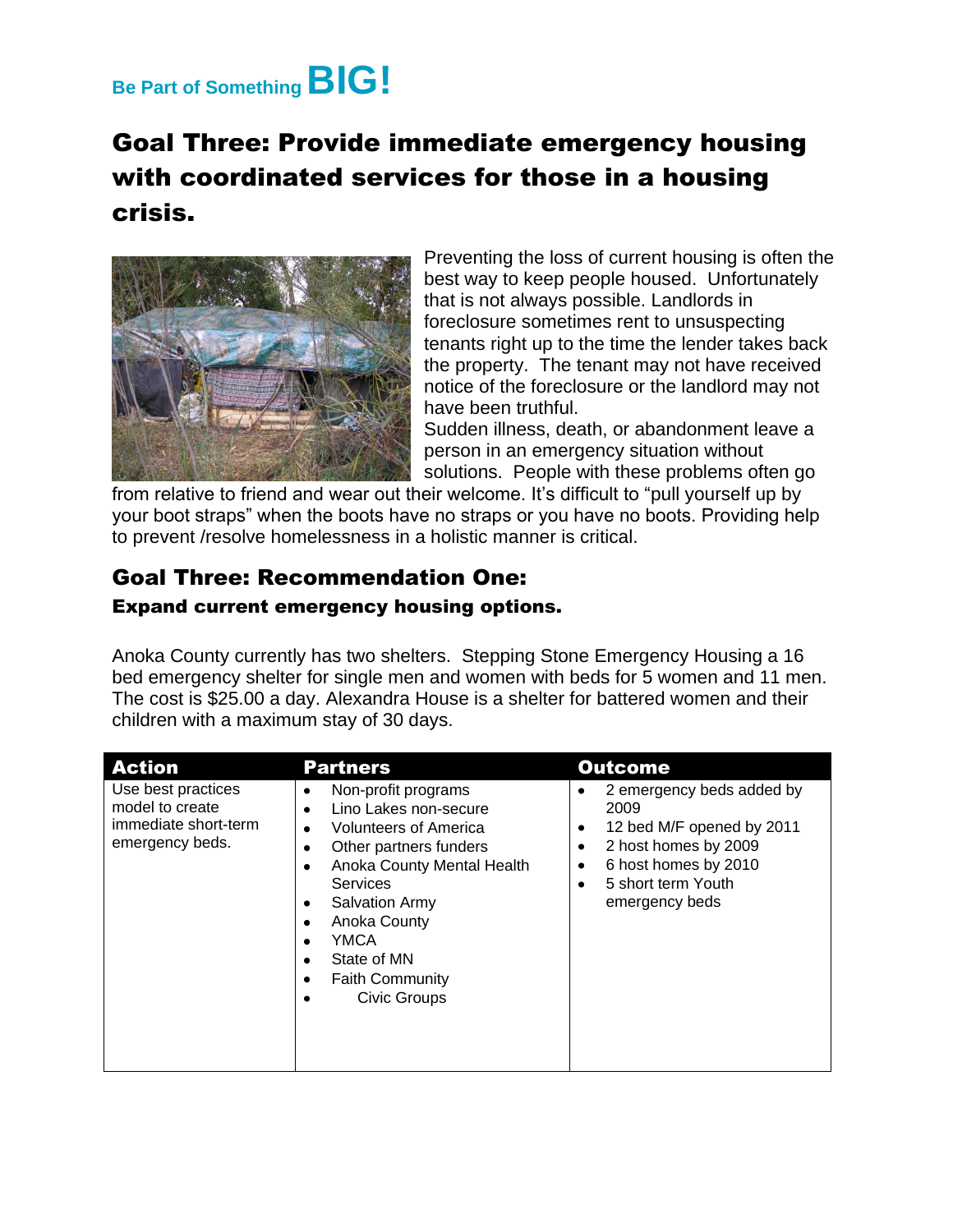

#### Goal Three: Recommendation Two:

#### Increase outreach and case management to serve people who are in crisis.

The reasons for homelessness are numerous and vary with each individual. In order to secure and maintain housing for homeless families it is important to deal with all the causes of their crises. Case management is often an important part of the solution. Outreach to homeless people can be done through many networking channels. Followup after placement insures a better success rate for those who deal with the barriers that caused their crisis. Services and outreach to homeless people can come from many sources. Networking is a valuable part in identifying and providing resources.

| Action                                                                                                                                                                                                | <b>Partners</b>                                                                                                                                                                                                                                                                                                                                   | <b>Outcome</b>                                                                                                                                           |
|-------------------------------------------------------------------------------------------------------------------------------------------------------------------------------------------------------|---------------------------------------------------------------------------------------------------------------------------------------------------------------------------------------------------------------------------------------------------------------------------------------------------------------------------------------------------|----------------------------------------------------------------------------------------------------------------------------------------------------------|
| Recruit and hire<br>experienced Outreach<br>Workers to provide<br>resources to homeless<br>people or those at risk of<br>becoming homeless.                                                           | <b>Anoka Ramsey Community</b><br>College<br>Anoka Tech College<br>٠<br>University of Minnesota<br>$\bullet$<br><b>YMCA</b><br>$\bullet$<br><b>Streetworks</b><br>٠<br>Project for Assistance in<br>$\bullet$<br><b>Transition from Homelessness</b><br>(PATH)<br>Churches<br>$\bullet$<br>Common Bond<br>٠<br><b>Families Moving Forward</b><br>٠ | Partnership agencies will<br>$\bullet$<br>expand their capacity to<br>2 outreach worker by 2009<br>$\bullet$<br>3 outreach workers by 2010.<br>$\bullet$ |
| Train all current support<br>services workers on<br>housing outreach best<br>practices.                                                                                                               | <b>Chemical Dependency providers</b><br>$\bullet$<br>Mental Health providers<br>$\bullet$<br><b>Emergency Support providers</b><br>٠<br><b>College &amp; University Interns</b><br>$\bullet$<br>Managed care                                                                                                                                      | Uniform practices will be in<br>$\bullet$<br>place to assist people with<br>housing barriers.                                                            |
| Increase the number of<br>Case Managers to work<br>with youth in transition or<br>homeless youth to assist<br>them with housing,<br>employment, education<br>and other needs to self-<br>sufficiency. | <b>YMCA</b><br>$\bullet$<br>Project Solo                                                                                                                                                                                                                                                                                                          | 1 case managers by<br>$\bullet$<br>2009<br>2 case managers by 2010                                                                                       |
| Develop a Rapid Re-<br>housing program.                                                                                                                                                               | <b>Elim Transitional Housing</b><br>$\bullet$                                                                                                                                                                                                                                                                                                     | Utilize funding from HUD<br>$\bullet$<br>(under the Continuum of<br>Care) to develop a rapid re-<br>housing program by<br>December 2009.                 |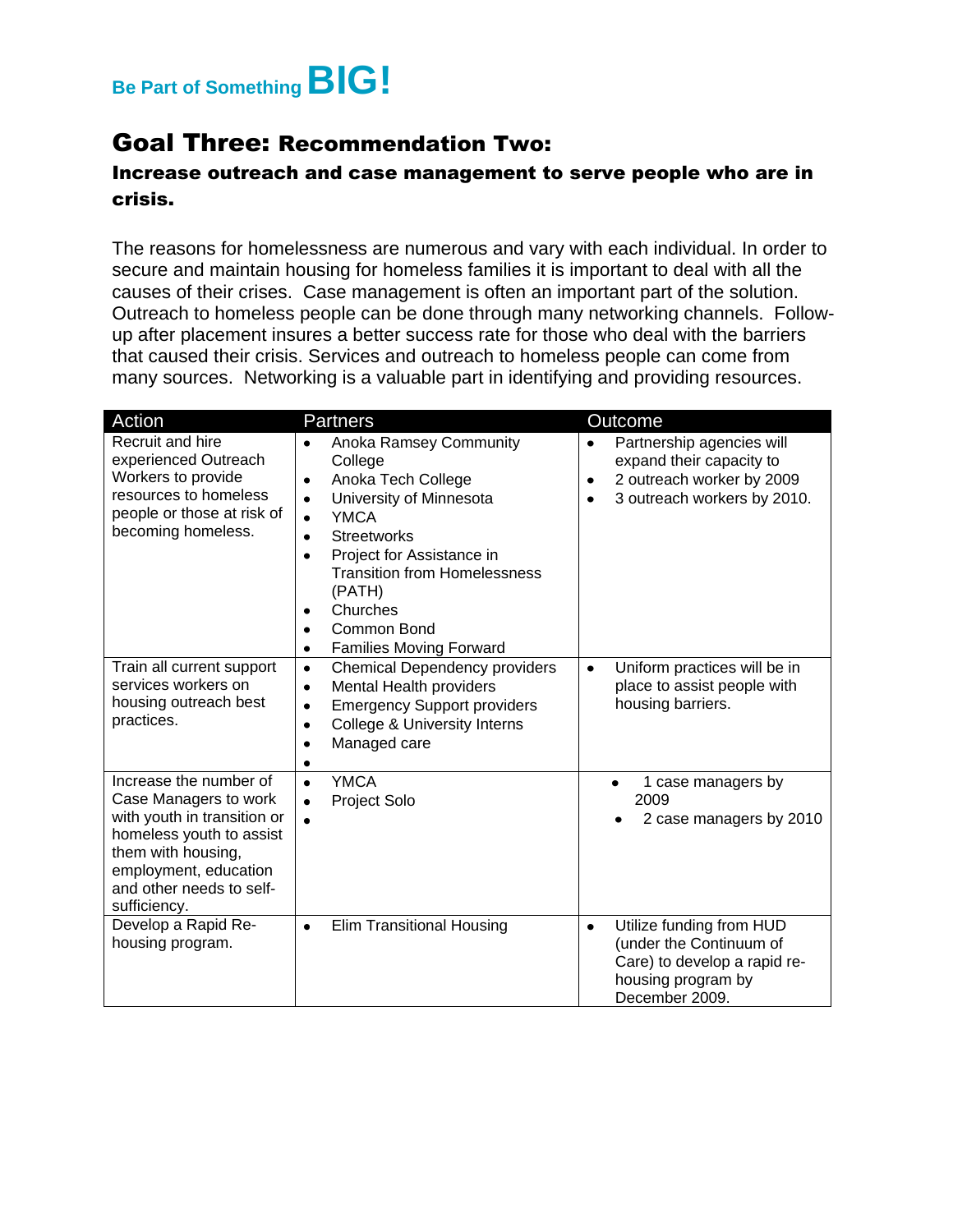

### Goal Four: Maintain consistent, high quality services to reduce barriers to housing.

The community needs to be aware of all points of entry into a system that will assist individuals, families and youth access services that help them resolve their housing problems. All housing providers would have the same intake and referral information and process with a single point of entry being ideal.

#### Goal Four: Recommendation One:

Provide quality community facilities and services.

*"Homelessness is an issue that impacts our entire community . . . . It takes all sectors of the community working together to have an impact." -Commissioner Rhonda Sivarajah, Anoka County*

Identifying services that can assist homeless people is crucial to preventing a repeated episode of homelessness. Facilities identified as a place that can assist the homeless provide valuable resources to help people to be self-sufficient with stable housing.

| <b>Action</b>                                                      | <b>Partners</b>                                                                              | <b>Outcomes</b>                                                                                                                                                           |
|--------------------------------------------------------------------|----------------------------------------------------------------------------------------------|---------------------------------------------------------------------------------------------------------------------------------------------------------------------------|
| Develop a mentor system for<br>clients with barriers.              | Universities, Colleges<br>$\bullet$<br><b>Faith Community</b>                                | Provide outreach education at a<br>$\bullet$<br>minimum of twice a year.<br>To address homeless needs,<br>recruit community members to<br>become mentors in Anoka County. |
| Establish a coordinated plan<br>for accessing housing<br>services. | Housing providers<br>٠<br>Universities and Colleges<br>Anoka County Human<br><b>Services</b> | A housing crisis service will be<br>created that is easily accessible to<br>all Anoka County residents.                                                                   |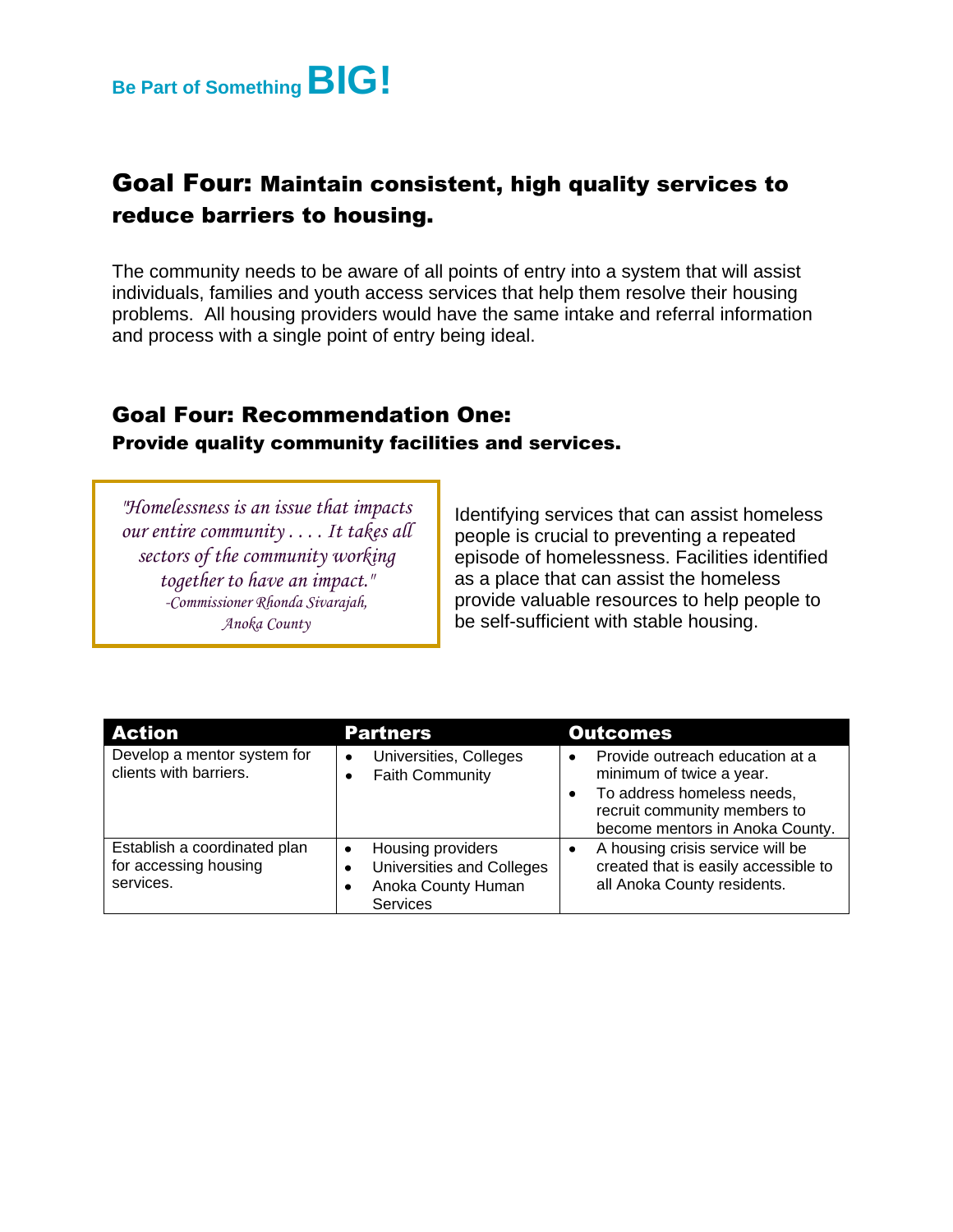

#### Goal Four: Recommendation Two:

#### Provide training for providers of supportive services on best practices.

Each point of entry into the homeless response system needs to have the same accurate information that will help resolve the crisis. Periodic training to update all housing personnel is important so that all resources are current and available to resolve any housing crises.

| <b>Action</b>                                                                                                                                                                                                                        | <b>Partners</b>                                                                                                                                                                                              | <b>Outcomes</b>                                                                                                                                           |
|--------------------------------------------------------------------------------------------------------------------------------------------------------------------------------------------------------------------------------------|--------------------------------------------------------------------------------------------------------------------------------------------------------------------------------------------------------------|-----------------------------------------------------------------------------------------------------------------------------------------------------------|
| Create a Checklist (for point of<br>entry) that can be used by all<br>Anoka County providers (no<br>wrong door to access services)<br>to insure that all clients have the<br>opportunity to apply and receive<br>mainstream service. | Department of Human<br>$\bullet$<br>Services, Social Security<br>Outreach, Access and<br>Recovery Training (SOR)<br><b>Anoka County Family</b><br>$\bullet$<br>Homeless Prevention and<br>Assistance Program | Anoka County residents will<br>$\bullet$<br>have immediate access to<br>available services that will<br>assist them in resolving their<br>housing crisis. |
| Add language to county contracts<br>that requires extensive<br>knowledge about housing<br>resources and best practices.                                                                                                              | <b>Anoka County Service</b><br>providers<br>Anoka County Social<br>$\bullet$<br>Services                                                                                                                     | Anoka County Contracted<br>support services providers<br>will demonstrate that all staff<br>have been educated in best<br>housing practices.              |

### Goal Four: Recommendation Three:

#### Provide transportation resources if needed.

It is difficult for people without a car to access transportation and get around especially in the northern two thirds of our county. People who live in the rural areas of Anoka County need transportation to get to jobs and other needed appointments.

| <b>Action</b>                                                               | <b>Partners</b>                                                                                      | <b>Outcomes</b>                                                                                  |
|-----------------------------------------------------------------------------|------------------------------------------------------------------------------------------------------|--------------------------------------------------------------------------------------------------|
| Provide transportation subsidies<br>for taxi services and Metro<br>Transit. | <b>Faith Community</b><br>$\bullet$<br><b>Metro Transit</b><br><b>Local Businesses</b><br>Free to Be | 10 bus cards or cab<br>vouchers are available each<br>month.                                     |
| Support alternate transit.                                                  | Anoka County Transportation<br>Dept<br><b>Faith Community</b><br><b>Education Community</b>          | People needing<br>transportation will have<br>resources that meet their<br>transportation needs. |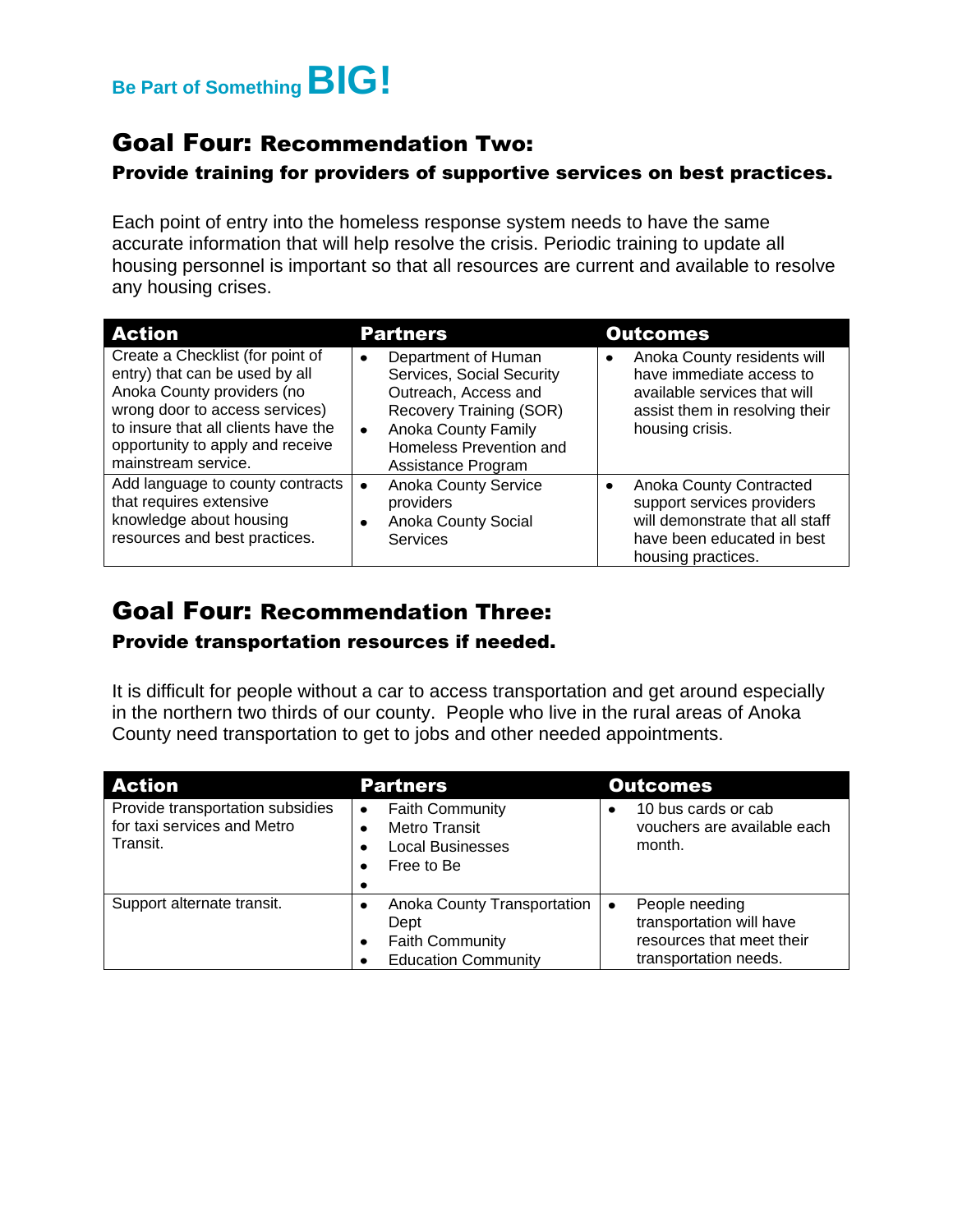

## Goal Four: Recommendation Four:

#### Provide childcare resources if needed.

Childcare is a major expense for those trying to locate housing, go to job interviews and work. Assisting people with childcare resources will help those who are working retain their jobs and will enable more people who are unemployed to obtain employment.

*The many homeless children across America today represent a new poverty in our country.* 

*Our Wish, by Ralph da Costa Nunez (paraphrased from Introduction by Allison Maher Stern)*

| <b>Action</b>                                                                                     | <b>Partners</b>                                                                                          | Outcomes                                                                                                     |
|---------------------------------------------------------------------------------------------------|----------------------------------------------------------------------------------------------------------|--------------------------------------------------------------------------------------------------------------|
| Provide child care resources to<br>all people who have a housing<br>barrier and child care needs. | Anoka County Human<br><b>Services</b><br>Housing agencies<br>Faith community<br><b>Community members</b> | All families needing childcare will<br>be given resources that will help<br>them find and pay for childcare. |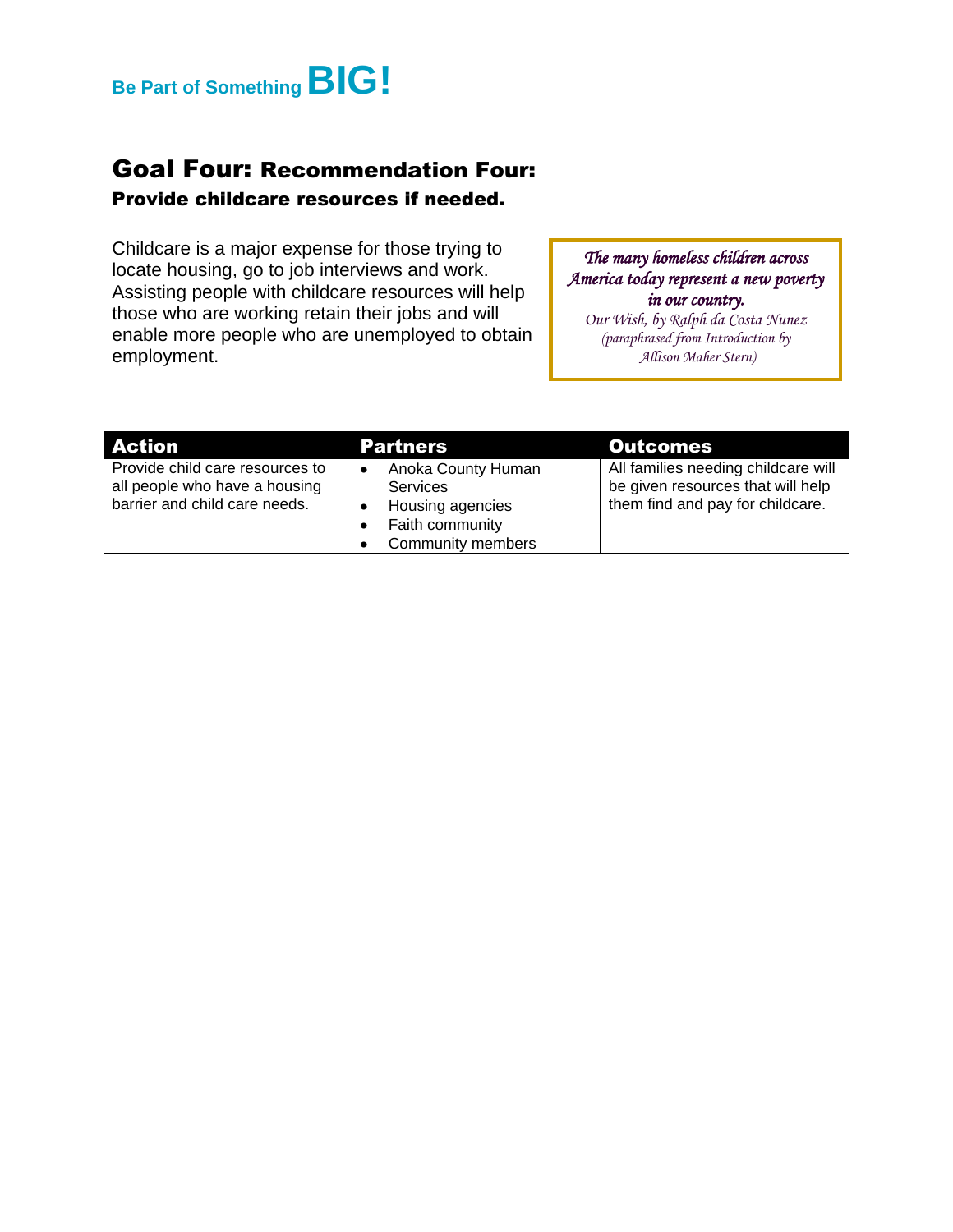

#### Goal Five: Prevent homelessness.

Residents of Anoka County need to be able to find and maintain decent safe housing that has rent that is affordable. As a community we need to be sure that every resident facing homelessness has the necessary information that will help them resolve their housing crisis.

#### Goal Five: Recommendation One: Provide resources on foreclosure prevention

Anoka County has seen a dramatic increase in foreclosures in the past year. Foreclosure prevention programs such as the one at Anoka County Community Action Program are able to work with people and help them understand the foreclosure process thus helping prevent people from being homeless at the end of a redemption period. They have increased staffing from two to six due to the increased demand. Education about the process and assistance saving homes is a primary need in our community.

| <b>Action</b>                                           | <b>Partners</b>                                                                                                                                                                                                           | <b>Outcomes</b>                                                                                                                                                                                                                                                                   |
|---------------------------------------------------------|---------------------------------------------------------------------------------------------------------------------------------------------------------------------------------------------------------------------------|-----------------------------------------------------------------------------------------------------------------------------------------------------------------------------------------------------------------------------------------------------------------------------------|
| Promote the use of foreclosure<br>preventions programs. | Minnesota Mortgage<br>$\bullet$<br><b>Foreclosure Prevention</b><br>Association<br>Income Maintenance<br>$\bullet$<br><b>Family Homeless Prevention</b><br><b>Community Development</b><br><b>Department Anoka County</b> | Four-foreclosure workshops<br>for property owners will be<br>held each year for the next<br>four years.<br>Use the Neighborhood<br>Stabilization Program (NSP)<br>to provide for acquisition,<br>rehabilitation; to assist low<br>income home buyers<br>purchase a home Dec 2009. |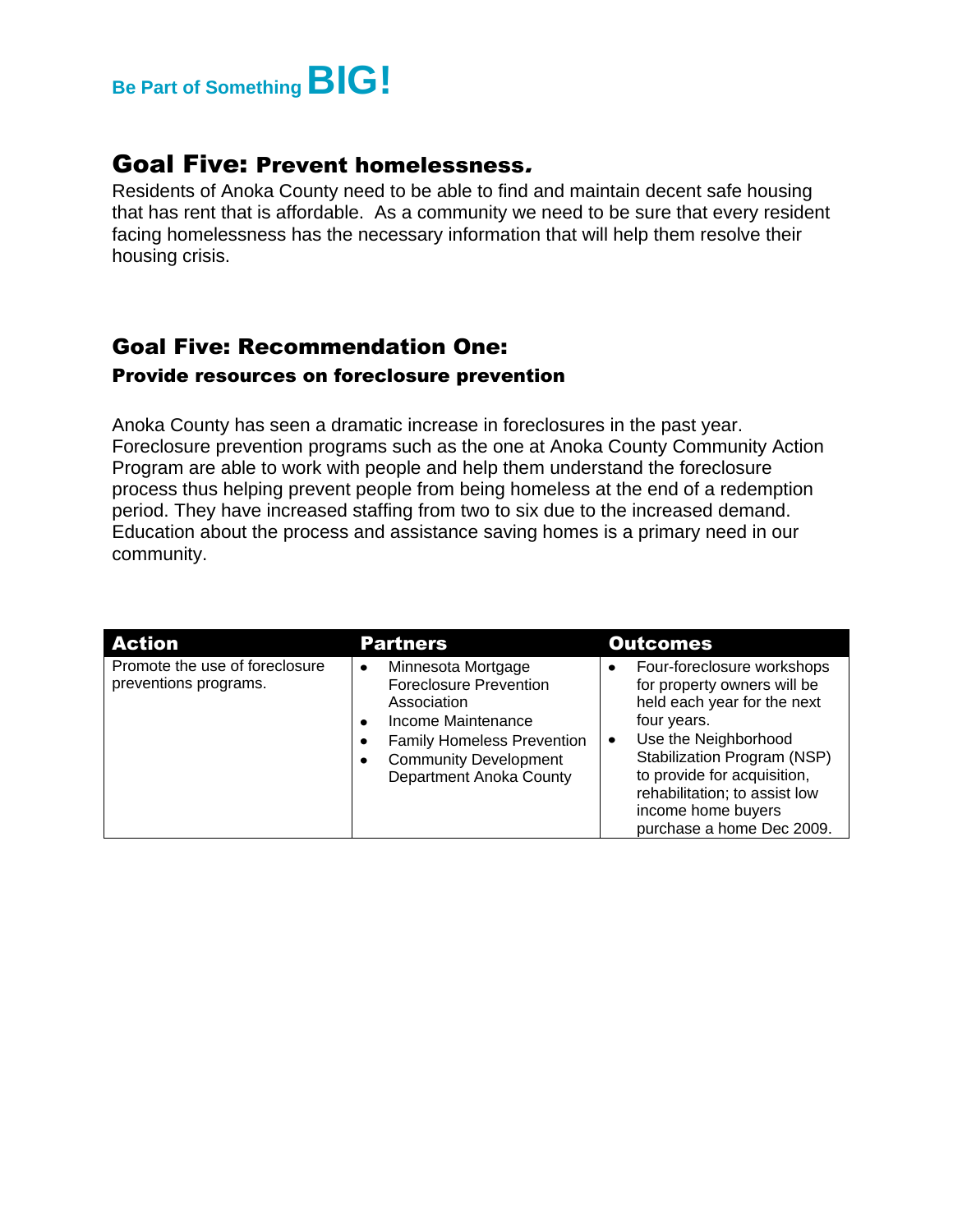

#### Goal Five: Recommendation Two:

#### Provide training programs that promote self-reliance.

Education is important if people want to be successful. Learning how to budget and establish a savings program along with how to be a good tenant and maintain good credit will empower people to realize home ownership if that is their goal.

| <b>Action</b>                                                                                                | <b>Partners</b>                                                                                         | <b>Outcomes</b>                            |
|--------------------------------------------------------------------------------------------------------------|---------------------------------------------------------------------------------------------------------|--------------------------------------------|
| Develop education program that<br>includes financial independence<br>housing programs and home<br>ownership. | University of Minnesota<br><b>Extension Services</b><br><b>Anoka County Community</b><br>Action Program | Offer educational classes<br>twice a year. |

#### Goal Five: Recommendation Three: Utilize the Federal Neighborhood Stabilization Program (NSP) funds as a resource to purchase a rental property.

The Department of Housing and Urban Development (HUD) released funding awards for the Neighborhood Stabilization Program (NSP). The money for this new federal program comes from the Housing and Economic Recovery Act of 2008 and is intended to allow entitlement jurisdictions including Anoka County to buy foreclosed and vacant homes at discounted prices and rehabilitate or redevelop those properties in response to rising foreclosures and falling home values.

Anoka County has received a direct allocation in the amount of \$2,377,310 to acquire property, demolish or rehabilitate abandoned or foreclosed property, offer down payment and closing cost assistance or create a land bank with the intention of assembling land for future redevelopment. Congress has determined that the NSP funds received must be targeted to areas with the highest rates of foreclosures, subprime mortgages, mortgage defaults and delinquencies. The NSP program includes targeting to low, moderate and middle-income families. Twenty-five percent of the grant must benefit persons at or below 50% of the area median income.

| <b>Action</b>                                                                                                        | <b>Partners</b>                                     | <b>Outcomes</b>                                                         |
|----------------------------------------------------------------------------------------------------------------------|-----------------------------------------------------|-------------------------------------------------------------------------|
| Identify a non profit agency that<br>can locate and acquire a vacant<br>foreclosed property using the<br>NSP funding | <b>Anoka County Community</b><br>Development Office | Provide permanent housing<br>for up to seven households<br>by July 2010 |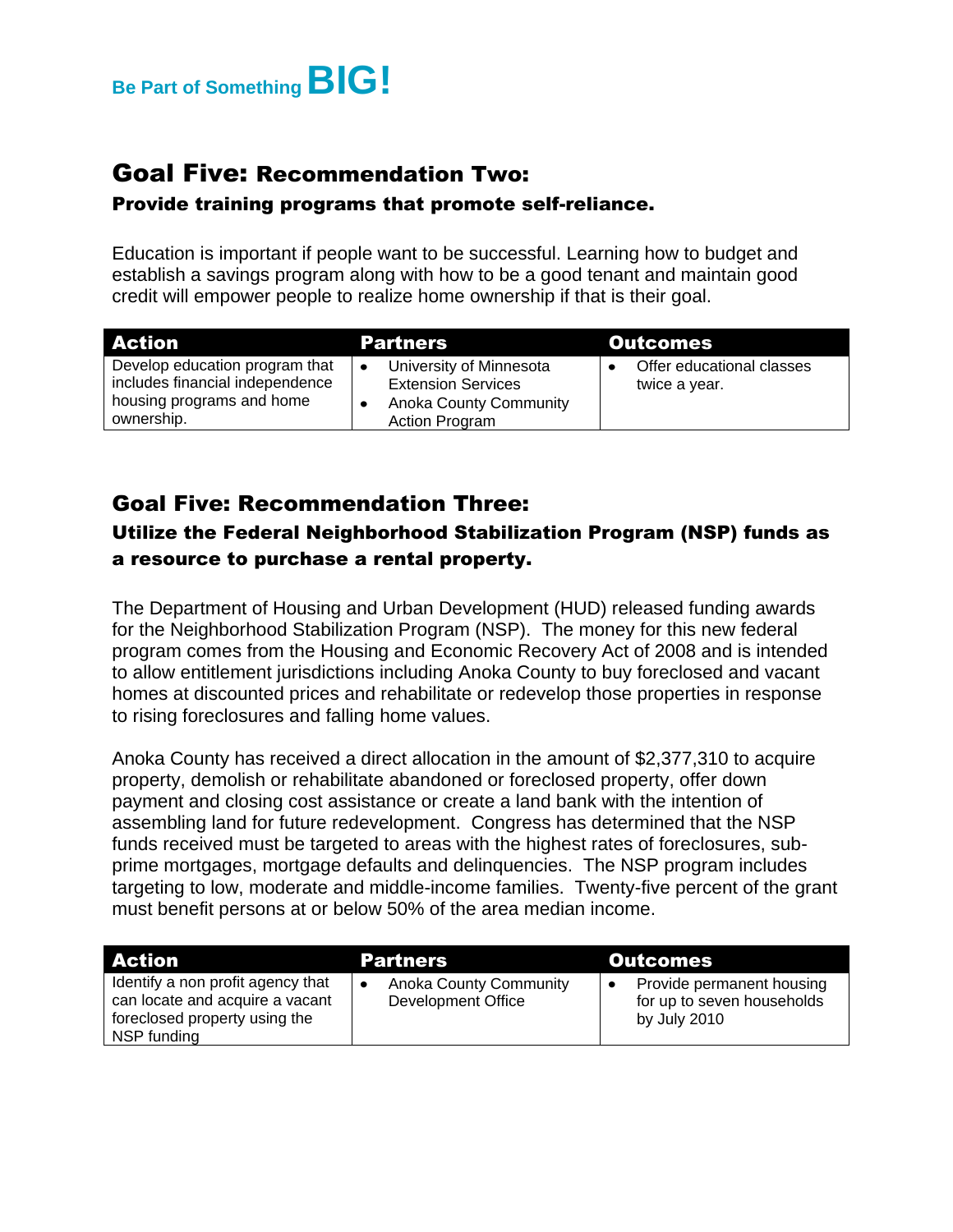

## Goal Five: Recommendation Four:

#### Request funding for people at risk of homelessness.

Every two years Anoka County Income Maintenance applies for funding from Minnesota Housing Finance Agency to prevent homelessness. \$550,000 was the amount awarded during the last biennium.

Because of changes in public assistance policies and increased demand for resources from the non-profits, this grant runs out of money almost every quarter. In order to meet the demand it is necessary to increase the amount of funding available to our community. This will help stabilize the safety net by providing more case management and financial assistance to prevent homelessness.

| <b>Action</b>                | <b>Partners</b>                                                         | <b>Outcomes</b>                                                      |
|------------------------------|-------------------------------------------------------------------------|----------------------------------------------------------------------|
| Apply for increased funding. | Minnesota Housing Finance<br>Agency<br>Housing and Urban<br>Development | Increase current homeless<br>funding by 25% in the first 2<br>years. |

#### Goal Five: Recommendation Five:

#### Create a guide for those who may face eviction that identifies resources that may resolve their housing crisis.

Preventing homelessness is more cost effective than having people homeless for even one night. If people are threatened with eviction because of financial problems, we need to have a plan to assist them so they are not evicted, and do not get an unlawful detainer, which impacts credit. Landlords that are left with unpaid rent and damages are not available as references for future landlords and ultimately increases rents for everyone in order to absorb the losses.

| <b>Action</b>                                                                                                                                                                   | <b>Partners</b>                                                                                                                                           | <b>Outcomes</b>                                                                                                                            |
|---------------------------------------------------------------------------------------------------------------------------------------------------------------------------------|-----------------------------------------------------------------------------------------------------------------------------------------------------------|--------------------------------------------------------------------------------------------------------------------------------------------|
| <b>Through Family Homeless</b><br><b>Prevention Advisory Committee</b><br>create a plan for those who face<br>eviction from rental housing and<br>permanent supportive housing. | <b>Family Homeless Prevention</b><br><b>Advisory Committee</b><br><b>Family Homeless Prevention</b><br>Sub-grantees<br><b>Local landlord Associations</b> | All persons being evicted will<br>$\bullet$<br>be given information<br>regarding evictions and how<br>to access help to avoid<br>eviction. |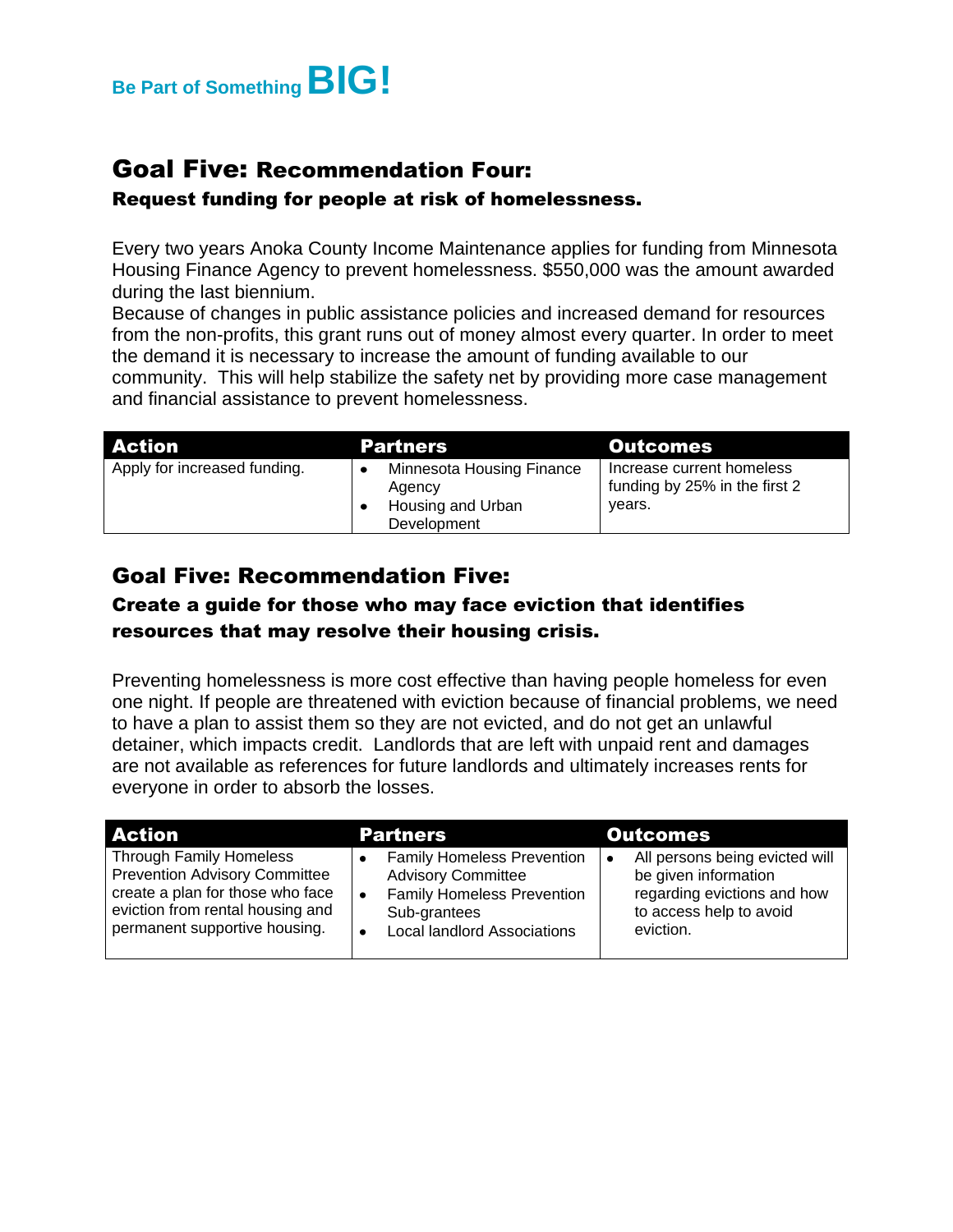# Resources

# Available to Heading Home Anoka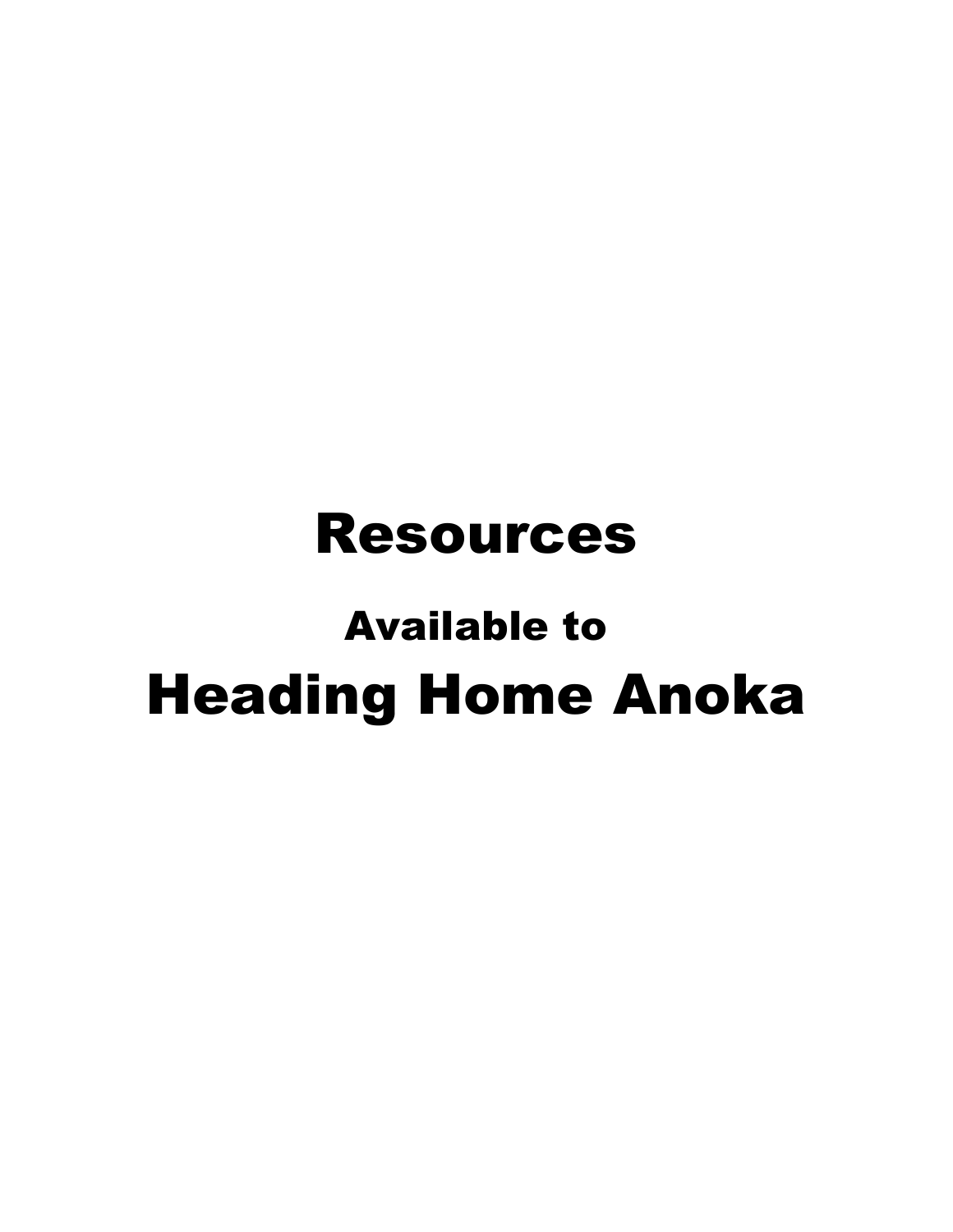## **Financial**

#### **Family Homeless Prevention and Assistance Grant (FHPAP)**

Anoka County has applied for and received grant money from the Minnesota Housing Finance Agency (Family Homeless Prevention Grant) since 1993. Currently the county receives \$550,000 for two years ending June 30, 2009. There are eight agencies that are sub-grantees of this grant. Anoka County Community Action Program (ACCAP), Alexandra House, Community Emergency Assistance Program (CEAP), Elim Transitional Housing, Freeport West Project Solo, Judicare, Mediation Services for Anoka County, and Rise Inc. Prevention of homelessness is the main focus of this grant. The money from this grant is used for staffing and for direct client assistance.

#### **Supportive Services Grant**

The State of Minnesota Department of Human Services recognized that housing with services would keep the chronically homeless from becoming homeless again. Services are needed to help people work on the reasons they became homeless. The seven county metropolitan communities put together a grant request and received a two-year grant of \$5,000,000 to work with chronically homeless people in our communities. Anoka County currently has nine people in this program.

#### **Projects for Assistance to Transitions from Homeless (PATH)**

Anoka County Social Services received a grant through the State of Minnesota to provide a PATH outreach worker to find those individuals who are mentally ill, have chemical dependency and are chronically homeless. The outreach worker has worked with more than 75 individuals from January 1, 2008 to October 1, 2008. The PATH worker can't provide services to approximately 80 unduplicated people a year due to lack of resources.

#### **Emergency Shelter Grants (ESG)**

Agencies in Anoka County have applied for the Emergency Shelter Grant from the State of Minnesota, to assist clients with emergency shelter and basic needs while they are homeless. These agencies include ACCAP, CEAP, and Stepping Stone Emergency Housing and Rise.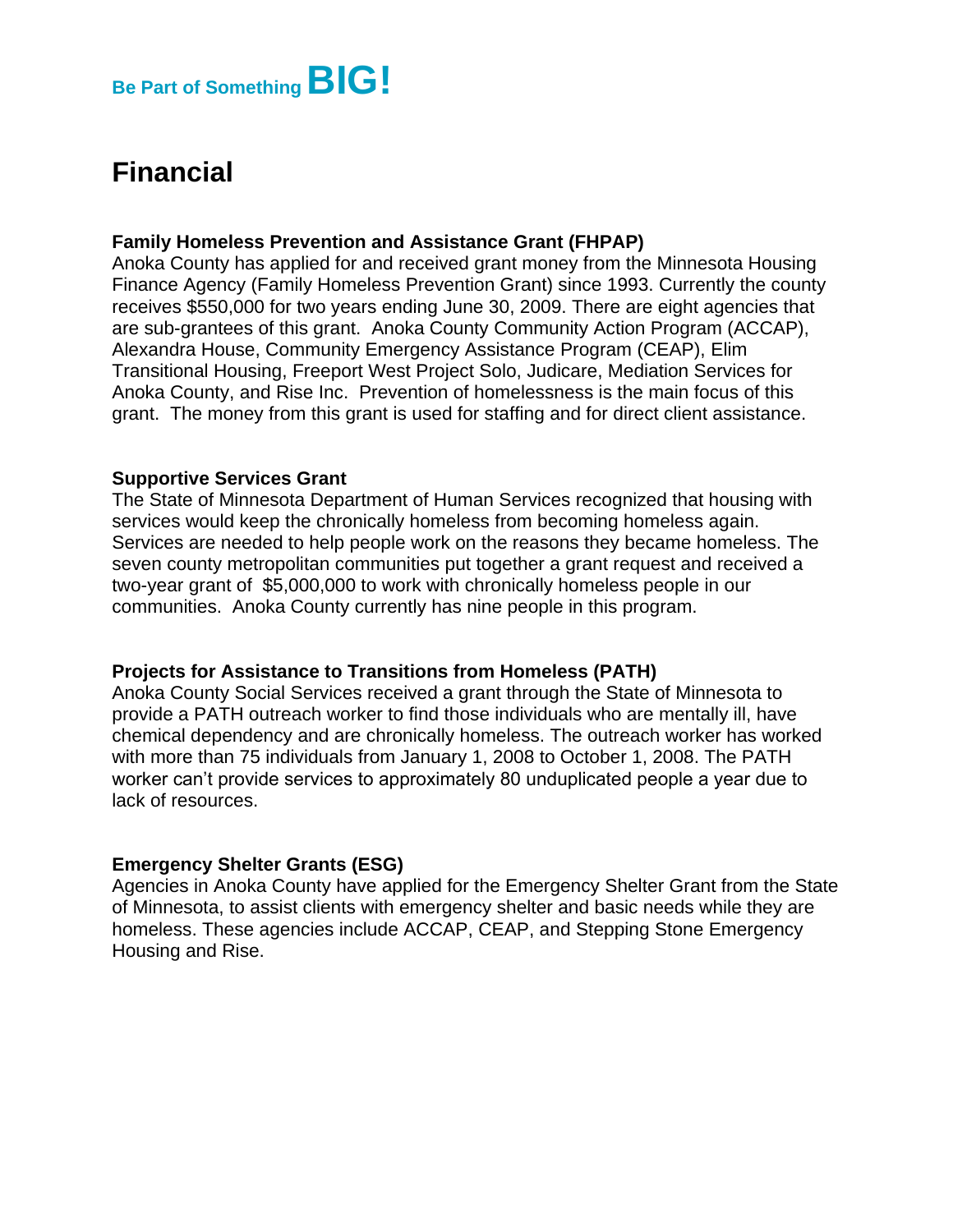

Continued …Financial

#### **Housing and Urban Development Assistance (HUD)**

#### *Continuum of Care HUD Exhibit One Grants*

Each year HUD sends out a Notice of Funding Availability (NOFA) to the community Continuum of Care entities asking them to develop an Exhibit One that explains how they are resolving the housing crisis in their community. Anoka County develops its Exhibit One jointly with Dakota County. Applications are attaches from the following agencies

- o Heath Connection providing Housing subsidies and services to chronically homeless singles, family and youth
- o Metropolitan Council HRA administers 25 Shelter Plus Care vouchers, available to applicants that are homeless and have mental health issues. (Metropolitan Council also administers 55 Bridges vouchers for county residents with mental health issues who are on the waiting list for Section 8 vouchers also funded through HUD. These are not part of the HUD NOFA)
- o Elim Transitional Housing is requesting renewal of all HUD funding to continue programs currently operating in Anoka County. In 2008 Elim applied for an additional of \$60,639 for services in Anoka and Dakota Counties, and \$121,000 for the Rapid re-housing initiative.
- $\circ$  People Inc. is also applying for renewal funding to continue their services to people in Anoka County who have mental health issues and are chemically dependent, obtain and maintain housing.
- $\circ$  In the future Hearth Connection will be renewing their application to serve Anoka and Dakota Counties.
- o Wilder Foundation receives money in multi-counties from Exhibit One to work on the Homeless Management Information System (HMIS). This computer system is required by HUD and some state agencies to track the population receiving housing assistance. Wilder applies for HMIS money in all the seven county metro area continuums.
- o *HOME* is a HUD program administered through the Anoka County Community Development Department. From July 1, 2007 to June 30, 2008 they provided housing subsidies for 17 people in Anoka County through two nonprofits housing agencies.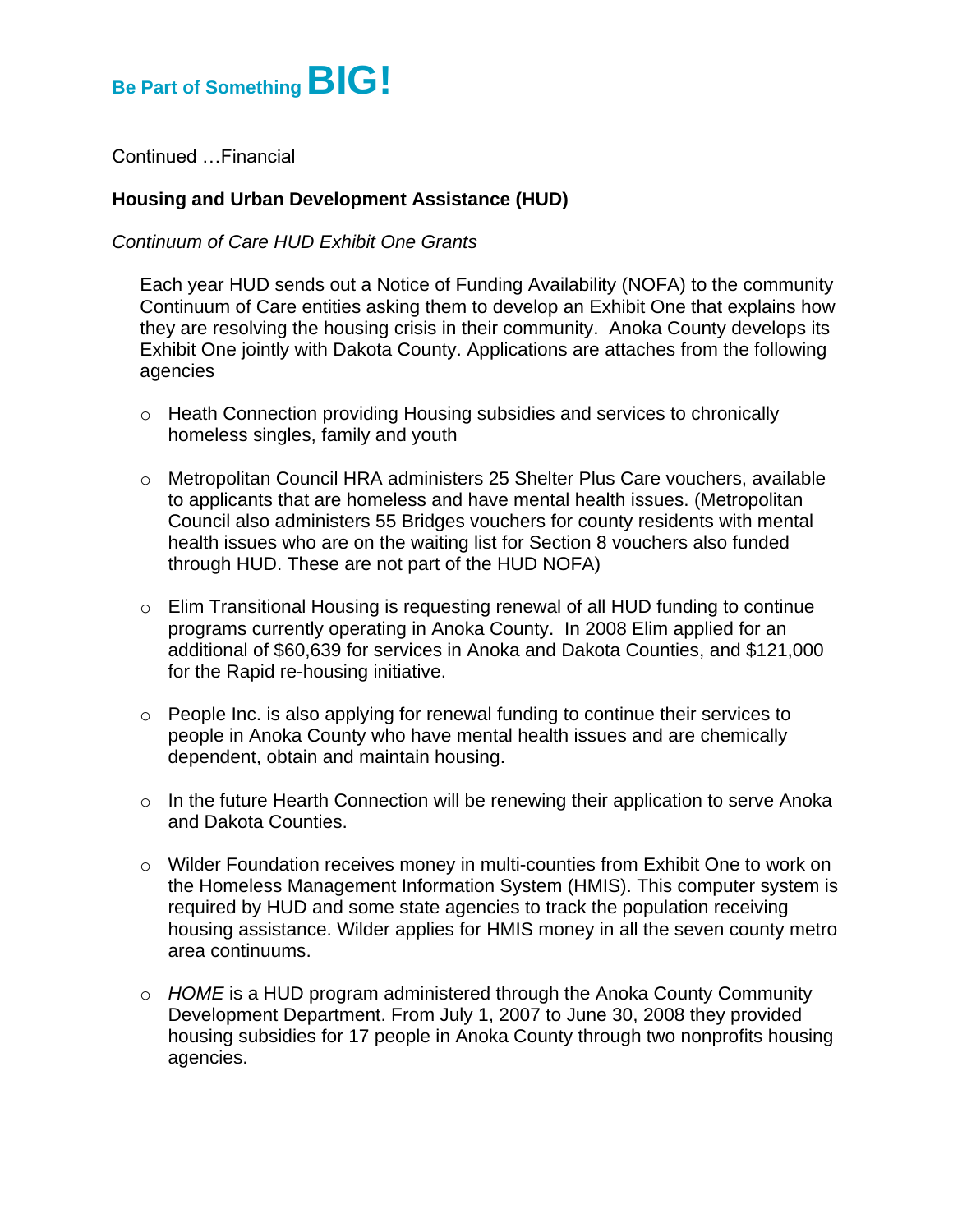# **Be Part of SomethingBIG!**

Continued …Financial

Anoka County has 8 unit-based apartment buildings for families and singles and ten unit-based apartment buildings for seniors. There is one unit based handicap accessible complex. These buildings are funded through state and federal funds.

Metropolitan Council and Minnesota Housing Finance Agency fund 60 Rental Assistance for Anoka County (RAAC) vouchers for those families on Minnesota Family Investment Program (MFIP) who are working with a job counselor.

On October 1, 2008 we have 1429 participants in the Section 8 Housing Voucher Program. In May of 2007 (the last time the Metropolitan Council took applications), they had more than 25,000 applications and only 5,000 openings for the waiting list. As of October 1, 2008 Anoka County has 649 applicants on the waiting list. The Metropolitan Council HRA covers all of Anoka County Ramsey County except for the City of St Paul and most of Hennepin County except for the City of Minneapolis, Bloomington, Richfield St Louis Park and Plymouth.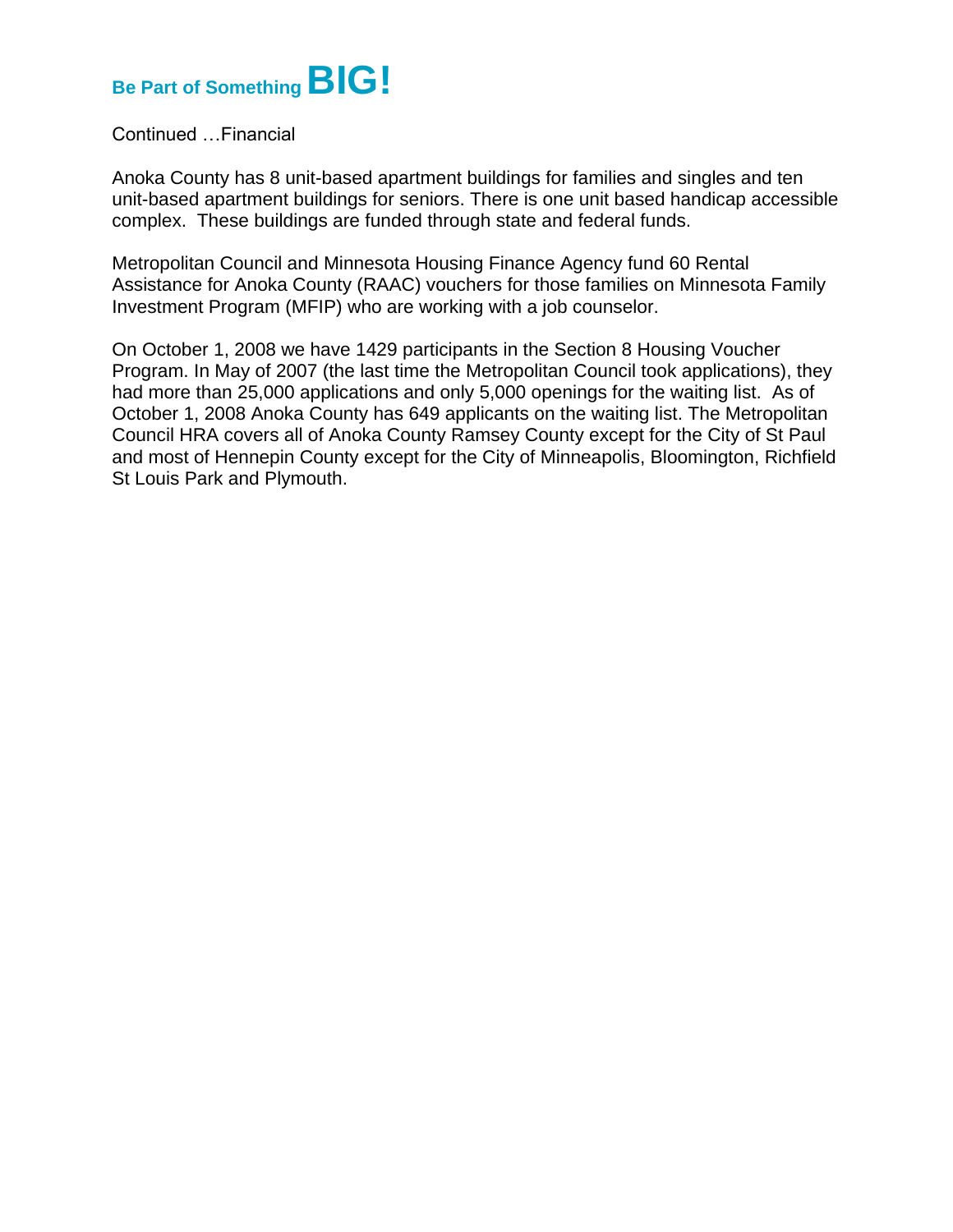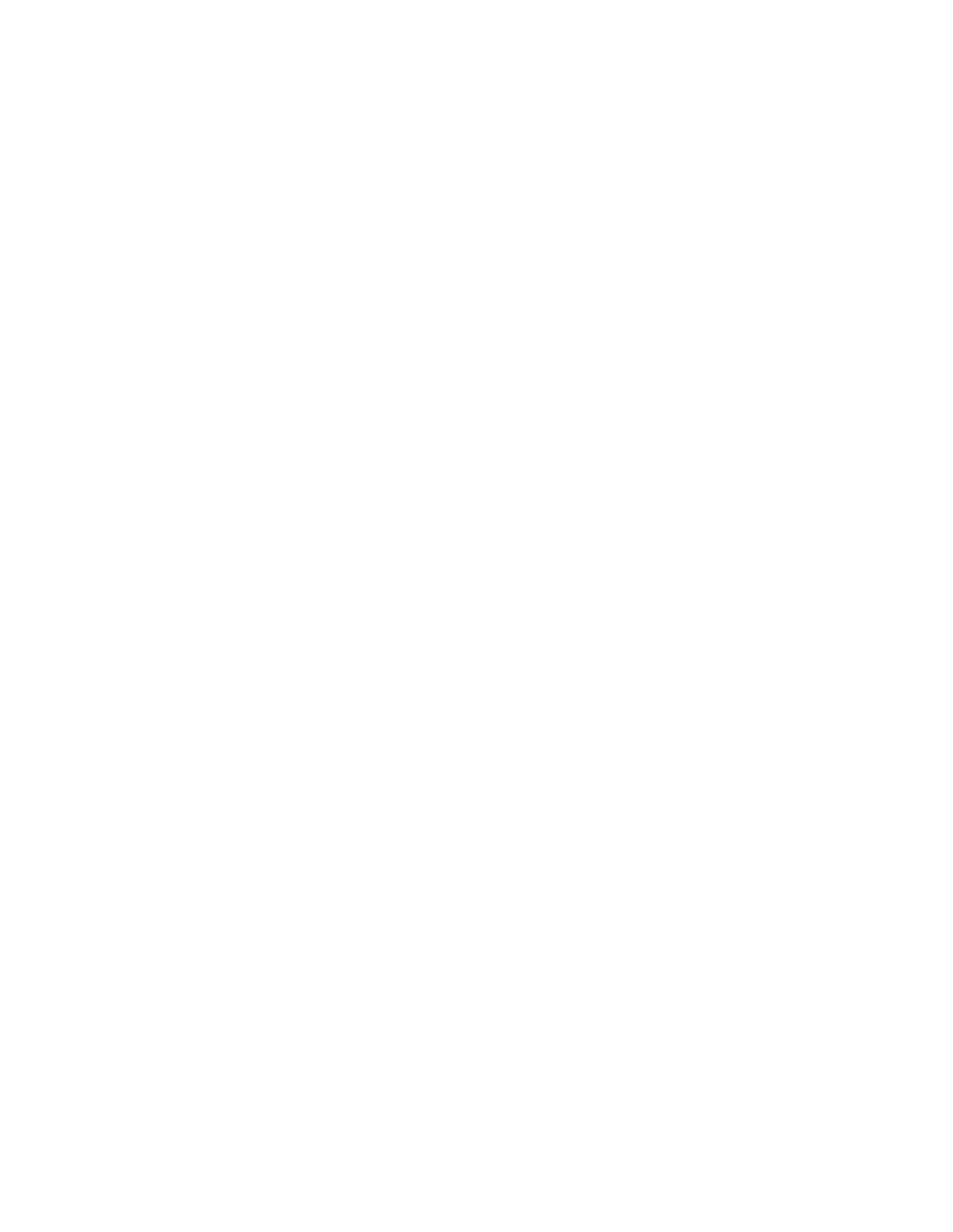

## **Rental Assistance**

A Section 8 voucher held by an individual is called a "tenant based voucher". This means they can live in any unit where a landlord is willing to accept the voucher, meets the housing quality standards, and is with in the rent guidelines. The subsidy follows the person. "Unit based assistance" is given to an apartment complex (usually when it is built) and all residents are eligible to pay 30% of the total household income for rent. While a person lives there they continue to pay 30% of income, when they move out they lose the subsidy.

| <b>Rank</b>             |                                      | <b>Unit-based</b>        |                |                   | <b>Tenant-based</b> |                   | <b>Total Rental</b> |  |
|-------------------------|--------------------------------------|--------------------------|----------------|-------------------|---------------------|-------------------|---------------------|--|
| by<br><b>Total</b>      | <b>City</b>                          | <b>Assistance</b>        |                | <b>Assistance</b> |                     | <b>Assistance</b> |                     |  |
|                         |                                      | <b>Number</b>            | Percent        | Number            | Percent             | <b>Number</b>     | Percent             |  |
| 12                      | Andover                              |                          | 0              | 23                | 1                   | 23                | $\mathbf{1}$        |  |
| $\overline{2}$          | Anoka                                | 469                      | 18             | 239               | 15                  | 708               | 17                  |  |
| 5                       | <b>Blaine</b>                        | 281                      | 11             | 148               | 10                  | 429               | 10                  |  |
| 17                      | Cedar                                | -                        | $\overline{0}$ | $\overline{2}$    | $\mathbf 0$         | $\overline{2}$    | $\mathbf 0$         |  |
| 18                      | Centerville                          |                          | $\overline{0}$ | $\overline{2}$    | $\mathbf 0$         | $\overline{2}$    | $\boldsymbol{0}$    |  |
| 9                       | <b>Circle Pines</b>                  | 47                       | $\overline{2}$ | $\overline{19}$   | $\overline{1}$      | 66                | $\overline{2}$      |  |
| $\overline{3}$          | Columbia Heights                     | 268                      | 11             | 266               | 17                  | 534               | 13                  |  |
| 19                      | Columbus                             | $\overline{\phantom{0}}$ | $\overline{0}$ | $\overline{2}$    | $\overline{0}$      | $\overline{2}$    | $\overline{0}$      |  |
| 1                       | Coon Rapids                          | 782                      | 31             | 476               | 31                  | 1258              | 31                  |  |
| $\overline{2}$          | <b>East Bethel</b>                   | $\overline{0}$           | $\overline{0}$ | $\overline{2}$    | $\overline{0}$      | $\overline{2}$    | $\boldsymbol{0}$    |  |
| $\overline{\mathbf{4}}$ | Fridley                              | 287                      | 11             | 216               | 14                  | 503               | 12                  |  |
| 14                      | Ham Lake                             | $\overline{0}$           | $\overline{0}$ | 15                | 1                   | 15                | $\overline{0}$      |  |
| 15                      | Hilltop                              | $\overline{0}$           | $\overline{0}$ | 10                | 1                   | 10                | $\boldsymbol{0}$    |  |
| 11                      | Lexington                            | 29                       | 1              | 10                | 1                   | 39                | $\mathbf{1}$        |  |
| $\overline{7}$          | Lino Lakes                           | 107                      | $\overline{4}$ | 8                 | 1                   | 115               | 3                   |  |
| 21                      | Linwood                              | $\overline{0}$           | $\overline{0}$ | 1                 | $\overline{0}$      | 1                 | $\boldsymbol{0}$    |  |
| 16                      | Oak Grove                            | $\overline{2}$           | $\overline{0}$ | 1                 | $\mathbf 0$         | 3                 | $\boldsymbol{0}$    |  |
| 10                      | Ramsey                               | 25                       | 1              | 24                | $\overline{2}$      | 49                | $\mathbf{1}$        |  |
| 6                       | <b>Spring Lake Park</b>              | 150                      | 6              | 84                | 5                   | 234               | 6                   |  |
| 8                       | St. Francis                          | 71                       | 3              | 8                 | 1                   | 79                | $\overline{2}$      |  |
| 13                      | Unspecified City                     | 20                       | 1              | $\overline{7}$    | $\overline{0}$      | 27                | $\overline{1}$      |  |
|                         | <b>Anoka County</b><br><b>Totals</b> | 2538                     |                | 1563              |                     | 4101              |                     |  |

#### **Anoka County Rental Assistance Summary Taken from HousingLink "hSum Report" (2007)**

www.housinglink.org

List only includes cities that reported rental assistance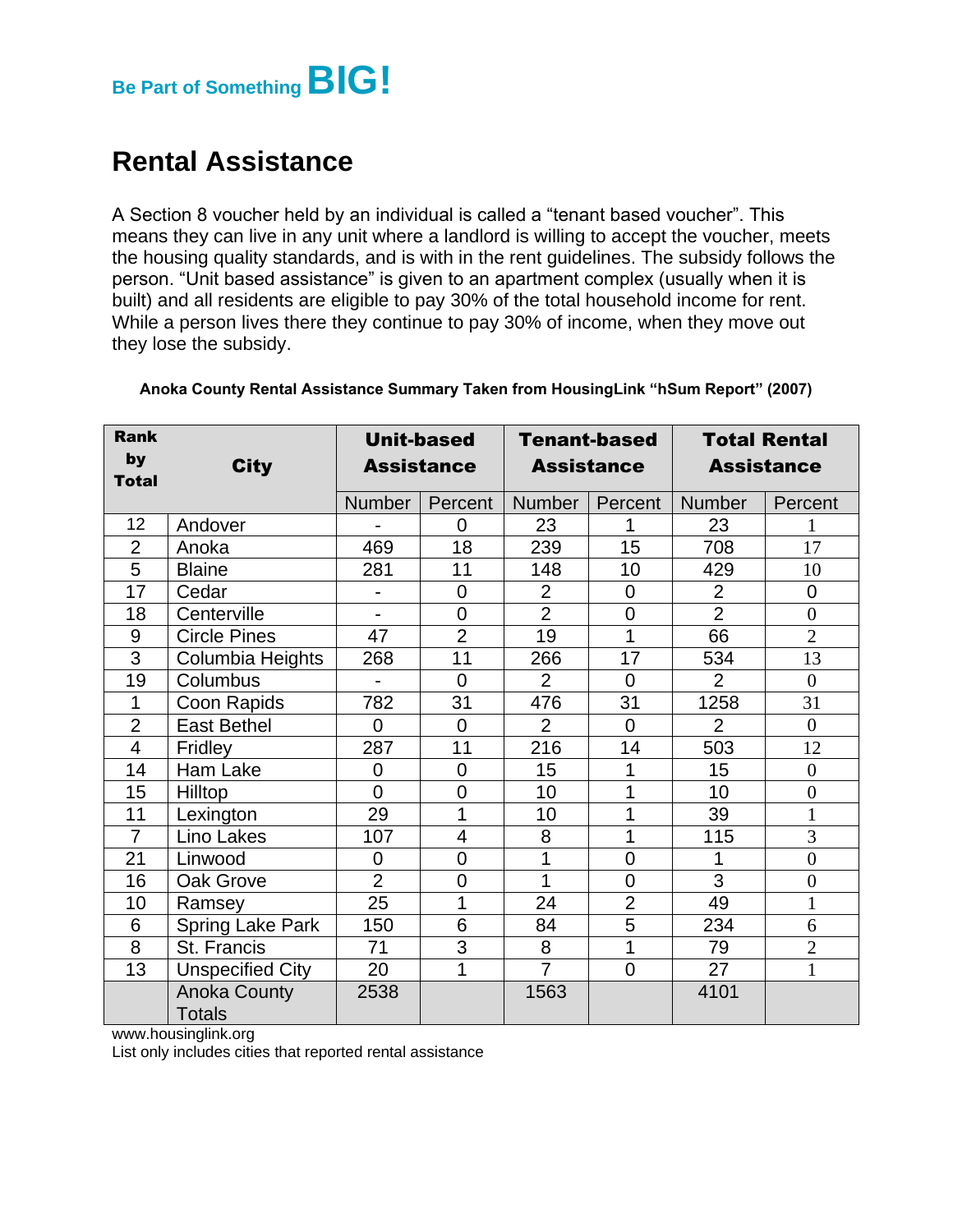

## **Housing Data**

The chart below shows the number of units recently available for rent in Anoka County that meet HUD approved rents for those with housing vouchers.

|                                               | 1 bedroom | 2 bedroom | 3 bedroom | 4 bedroom | 5 bedroom |
|-----------------------------------------------|-----------|-----------|-----------|-----------|-----------|
|                                               | \$768     | \$932     | \$1221    | \$1371    | \$1577    |
| No. of units meeting HUD<br>rental guidelines | 25        | ′         |           |           |           |

#### **Payment Standards for HUD Housing Vouchers in Anoka County**

Successful financial planners recommend that a family or individual spend no more than 30% of their household income on their housing costs.

HOUSING COSTS: The median monthly housing costs for mortgaged owners was \$1,544, nonmortgaged owners \$438, and renters \$792. Thirty-five percent of owners with mortgages, 14 percent of owners without mortgages, and 47 percent of renters in Anoka County spent 30 percent or more of household income on housing.

#### **Occupants with a Housing Cost Burden in Anoka County, Minnesota in 2006**



Increased utility costs along with tightened collections by utility companies find lowincome customers at a higher risk of disconnection resulting in additional changes for reconnection along with payments in full of arrears.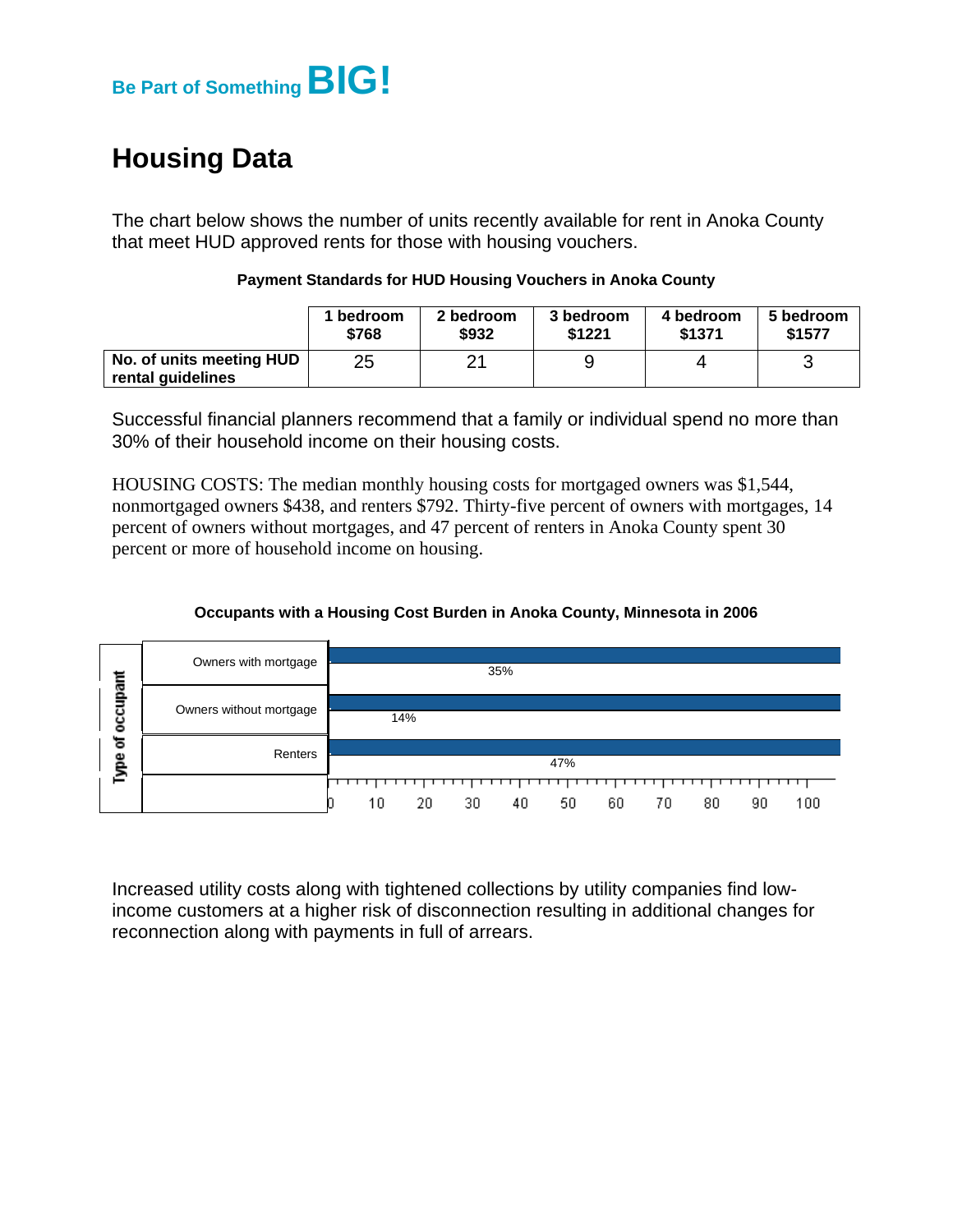# **Be Part of SomethingBIG!**

## **Mortgage Foreclosure Information**

Mortgage foreclosures have multiplied all across the United States. In Anoka County our sheriff's sales have doubled since 2006.

#### **Total Mortgages foreclosed/# of mortgages in that month that have been redeemed. Information supplied by Anoka County Community Development Department**

|           | 2006                 |                 | 2007                 |            |                      | 2008           |
|-----------|----------------------|-----------------|----------------------|------------|----------------------|----------------|
| Month     | <b>Sheriff Sales</b> | <b>Redeemed</b> | <b>Sheriff Sales</b> | # Redeemed | <b>Sheriff Sales</b> | # Redeemed     |
| January   | 64                   | 22              | 106                  | 7          | 190                  | 6              |
| February  | 57                   | 21              | 106                  | 10         | 186                  | 5              |
| March     | 74                   | 21              | 139                  | 10         | 192                  | 5              |
| April     | 50                   | 9               | 119                  | 7          | 171                  | 3              |
| May       | 37                   | 10              | 135                  | 7          | 246                  | $\overline{2}$ |
| June      | 67                   | 15              | 136                  | 10         | 270                  |                |
| July      | 62                   | $\tau$          | 120                  | 7          | 159                  | 0              |
| August    | 90                   | 19              | 170                  | 8          | 210                  | 0              |
| September | 82                   | 15              | 148                  | 9          |                      |                |
| October   | 80                   | 9               | 151                  | 4          |                      |                |
| November  | 91                   | 11              | 211                  | 9          |                      |                |
| December  | 89                   | 7               | 130                  | 3          |                      |                |
| Total     | 843                  | 166             | 1671                 | 93         | 1621                 | $22*$          |

\*Number of redemptions will increase throughout the year. Majority of sales subject to 6-month redemption period.

#### **2008 mortgage foreclosures**

| Value Claimed due of   | Number liens foreclosed in | Number of redemptions    |
|------------------------|----------------------------|--------------------------|
| mortgage foreclosed    | 2008                       | in mortgage range        |
| $$0 - $100,000$        | 65                         |                          |
| $$100,001 - 150,000$   | 180                        |                          |
| $$150,001 - 200,000$   | 591                        | 5                        |
| $$200,001 - 250,000$   | 382                        | $\overline{c}$           |
| $$250,001 - 300,000$   | 166                        | $\overline{\phantom{0}}$ |
| $$300,001 - 400,000$   | 120                        | 3                        |
| $$400,001 - 500,000$   | 51                         |                          |
| $$500,001 - 600,000$   | 27                         |                          |
| $$600,001 - 700,000$   | 17                         |                          |
| $$700,001 - 800,000$   |                            |                          |
| $$800,001 - 900,000$   | $\overline{4}$             |                          |
| $$900,001 - 1,000,000$ | $\overline{4}$             |                          |
| $$1M +$                |                            |                          |

Minnesota Mortgage Foreclosure Prevention Association and Anoka County Community Action Program, along with the Homeownership Center and cities in Anoka County, are conducting foreclosure classes in various cities to help people redeem their homes, prevent them from foreclosure and understand the process. These classes will continue but are only a small part of preventing homelessness. Many landlords who jumped on the wagon in past years and bought or refinanced to up/grade are now also in foreclosure, creating homelessness for many of their tenants.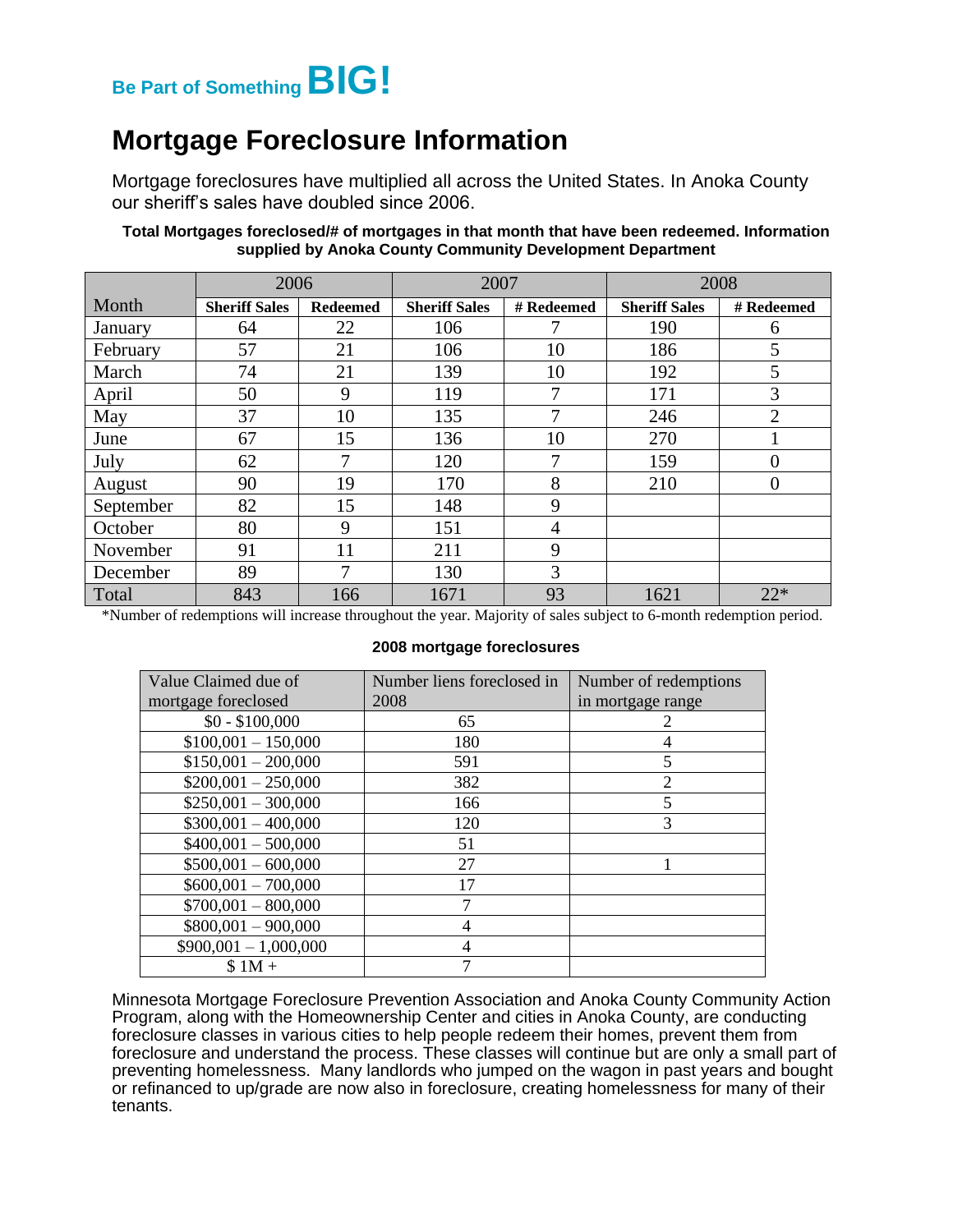

## **Rental Information**

Coding: Jobs

#### Anoka County Apartment averages HUD maximum rents

#### **Money needed to support the average rents.**

|                                       | Hourly | Monthly | 30% of  |                                             |
|---------------------------------------|--------|---------|---------|---------------------------------------------|
| Rental                                | Wage   | Wage    | monthly | Jobs                                        |
|                                       |        | (Gross) | income  |                                             |
|                                       | 8.00   | 1387    | 416     |                                             |
|                                       | 9.00   | 1560    | 468     | <b>Crossing Guards</b>                      |
|                                       | 10.00  | 1733    | 520     | <b>Food Preparation Jobs</b>                |
|                                       | 11.00  | 1907    | 572     |                                             |
|                                       | 11.50  | 1993    | 598     | <b>Personal Care, Service Occupations</b>   |
| <b>Anoka County Average 1 Bedroom</b> | 12.00  | 2080    | 624     | <b>Security Guards</b>                      |
|                                       | 13.00  | 2253    | 676     | <b>Fire Fighters</b>                        |
|                                       | 14.00  | 2427    | 728     | <b>Pre School Teachers</b>                  |
| <b>HUD accepted1 Bedroom</b>          | 14.50  | 2513    | 754     | <b>School Bus Drivers</b>                   |
|                                       | 15.00  | 2600    | 780     |                                             |
| <b>Anoka County Average 2 Bedroom</b> | 16.00  | 2773    | 832     | <b>Library Technicians</b>                  |
|                                       | 16.50  | 2860    | 858     |                                             |
|                                       | 17.00  | 2947    | 884     | <b>Protective Service</b>                   |
| <b>HUD accepted 2 Bedroom</b>         | 18.00  | 3119    | 936     | <b>Reporters and Correspondent</b>          |
|                                       | 19.00  | 3292    | 988     | <b>Preschool &amp; Child Care Prog</b>      |
|                                       | 20.00  | 3465    | 1040    | <b>Correctional Officer &amp; Jailers</b>   |
|                                       | 21.00  | 3640    | 1092    |                                             |
|                                       | 22.00  | 3813    | 1144    |                                             |
|                                       | 23.00  | 3987    | 1196    |                                             |
| <b>HUD accepted 3 Bedroom</b>         | 24.00  | 4160    | 1248    | <b>Healthcare Practitioners</b>             |
| <b>Anoka County Average 3 Bedroom</b> | 25.00  | 4333    | 1300    | <b>Dietitians and Nutritionists</b>         |
|                                       | 26.00  | 4507    | 1352    |                                             |
| <b>HUD accepted 4 Bedroom</b>         | 27.00  | 4680    | 1404    | <b>Speech-language Pathologists</b>         |
|                                       | 28.00  | 4853    | 1456    | <b>Electricians</b>                         |
|                                       | 29.00  | 5027    | 1508    | 1 <sup>st</sup> Line Sup/Mgr Fire Fighters  |
|                                       | 30.00  | 5200    | 1560    |                                             |
|                                       | 31.00  | 5373    | 1612    |                                             |
|                                       | 32.00  | 5547    | 1664    |                                             |
|                                       | 33.00  | 5720    | 1716    |                                             |
| <b>Anoka County Average 4 Bedroom</b> | 34.00  | 5893    | 1768    |                                             |
|                                       | 35.00  | 6067    | 1820    | <b>First Line Sup/Mgr Police &amp; Det.</b> |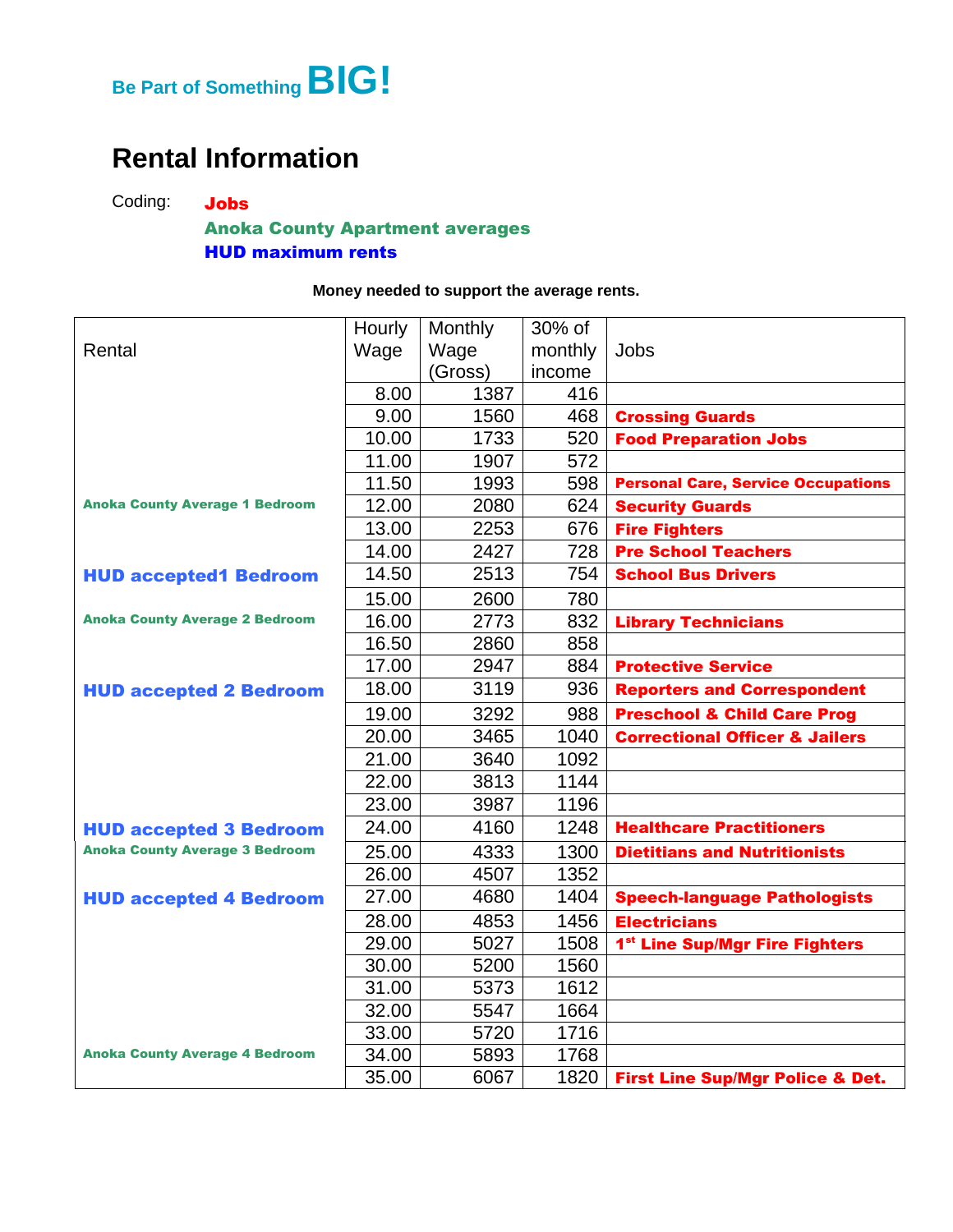

## **Shelters**

Stepping Stone Emergency Shelter is a non-profit agency providing shelter for single adults over 18 located in the city of Anoka with 16 beds, 5 for women and 11 for men. The building has served as a shelter for over 16 years but is under new management and is a newly formed 501(c3). There is often a waiting list to get in.

Alexandra House is a 35- bed emergency shelter for battered women and their children located in Anoka Co. Alexandra House has been serving Anoka County residents for over 28 years.

#### **Transitional Housing Programs**

Anoka County has several Transitional Housing programs designed to help Anoka County residents stabilize their housing and reduce the barriers that prevent them from having permanent housing.

Elim Transitional Housing has units scattered through out Anoka County and serves approximately 111 Anoka County residents at one time.

Rise Inc. serves approximately 95 families a year and 9 youth who have mental health issues.

Anoka County Community Action Program has 6 Transitional Housing units located in the city of Anoka.

#### **Safety System**

From mid October to mid April during inclement weather, Anoka County may house Anoka County residents that are homeless due to an emergency situation if they meet minimum qualifications following a screening placement.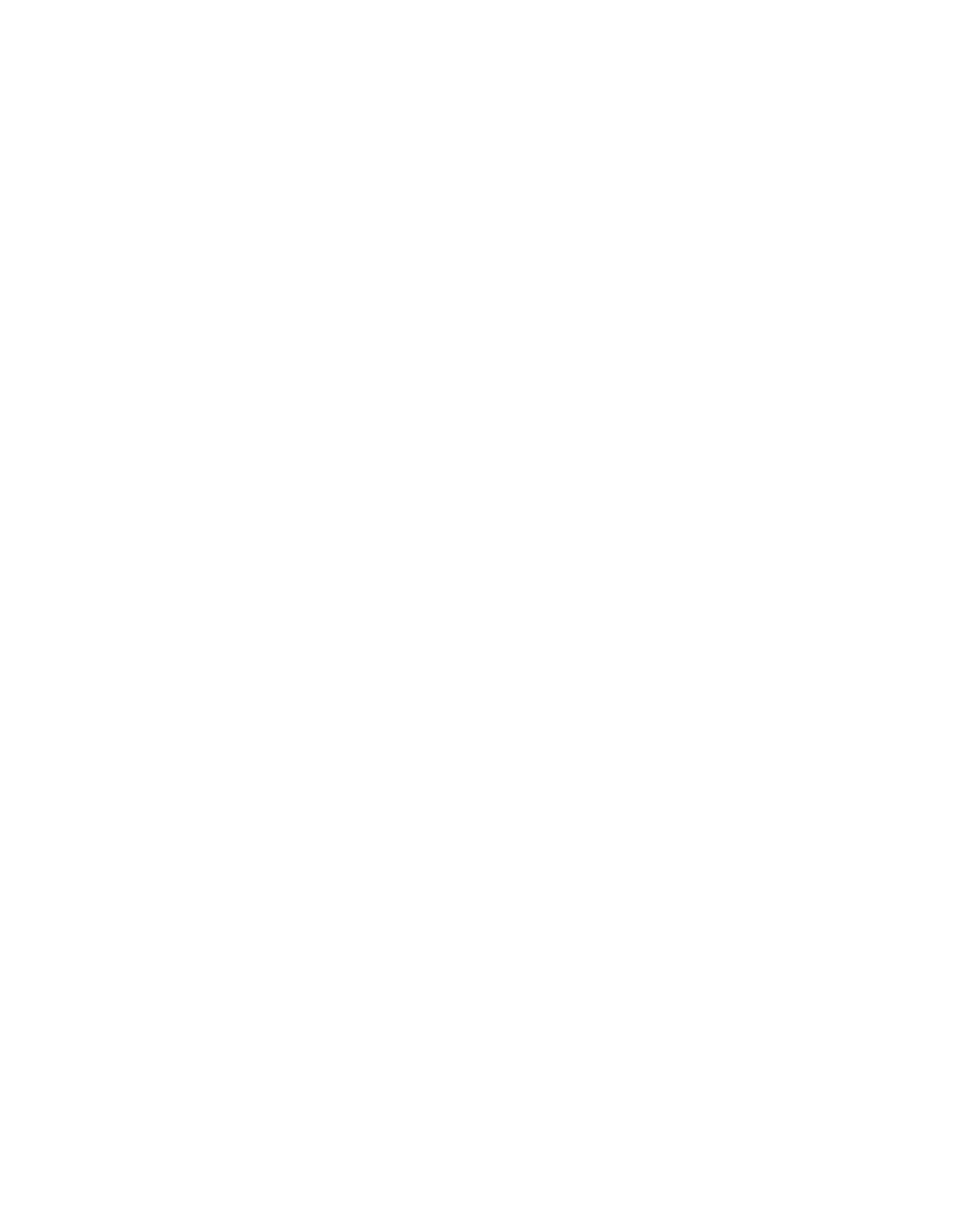

## *FACES OF HOMELESSNESS*

\*\*\*\*\*\*\*\*\*\*\*\*\*\*\*\*\*\*\*\*\*\*\*\*\*\*\*\*\*\*\*\*\*\*\*\*\*\*\*\*\*\*\*\*\*\*\*\*\*\*\*\*\*\*\*\*\*\*\*\*\*\*\*\*\*\*\*\*\*\*\*\* With an IQ in the low 80's, Robert, 42, always struggled to keep up in school. Robert's learning disabilities contributed to his drug addiction and subsequent criminal activities. With a felony record, he struggled to find housing and employment. He became depressed and suicidal, cycling through stays in mental health crisis centers, psychiatric hospital units, and homeless shelters*.*

Robert was referred to Anoka County Social Services and Homeless Outreach and received a thorough neuro-psychological assessment. He now works at an employment agency that offers housing with support as well. He is thriving there.

*Judy left her abusive husband and went with her two small children to live temporarily at Alexandra House, a shelter for abused women and their children. Soon after, her company downsized and she lost her job. Because Judy's children have special needs and require specialized childcare, she had difficulty finding another job. When she left Alexandra House, Judy voluntarily placed her children in foster care while she moved to an emergency shelter.*

*Judy's outreach worker helped her reunite with her children and sign up for a program that provides support for her and the special needs of her children. She has obtained subsidized housing, is taking classes, has found suitable childcare, and is successfully employed.*

From the time he was a teenager till his mid forties Melvin had done time in prison. He grew up in a dysfunctional family and at 15 they kicked him out of the house. He stayed with friends as long as their parents would allow and finally would be forced to move on. At 16 he learned his parents had died of an over dose. He became part of the foster care system eventually ran away and found new ways of providing for his basic needs. He was able to support himself selling drugs and became very street smart. He was arrested several times for selling and using drugs. The local police considered him one of the biggest drug dealers in the community. He did not have place to live and was homeless or in prison until he was thirty-two.

Finally he got fed up and walked into the public assistance office in Anoka County. A financial assistance specialist immediately referred him to the PATH outreach worker. The outreach worker met with him on several occasions never promising him anything. He finally decided that the best thing would be sobriety and a real job. He was referred to a drug rehabilitation program and had many up's and downs in his journey but now lives a sober life and is contributing to his community. He currently holds a full time job and is attending a local community college. He hopes to attend the University in the future.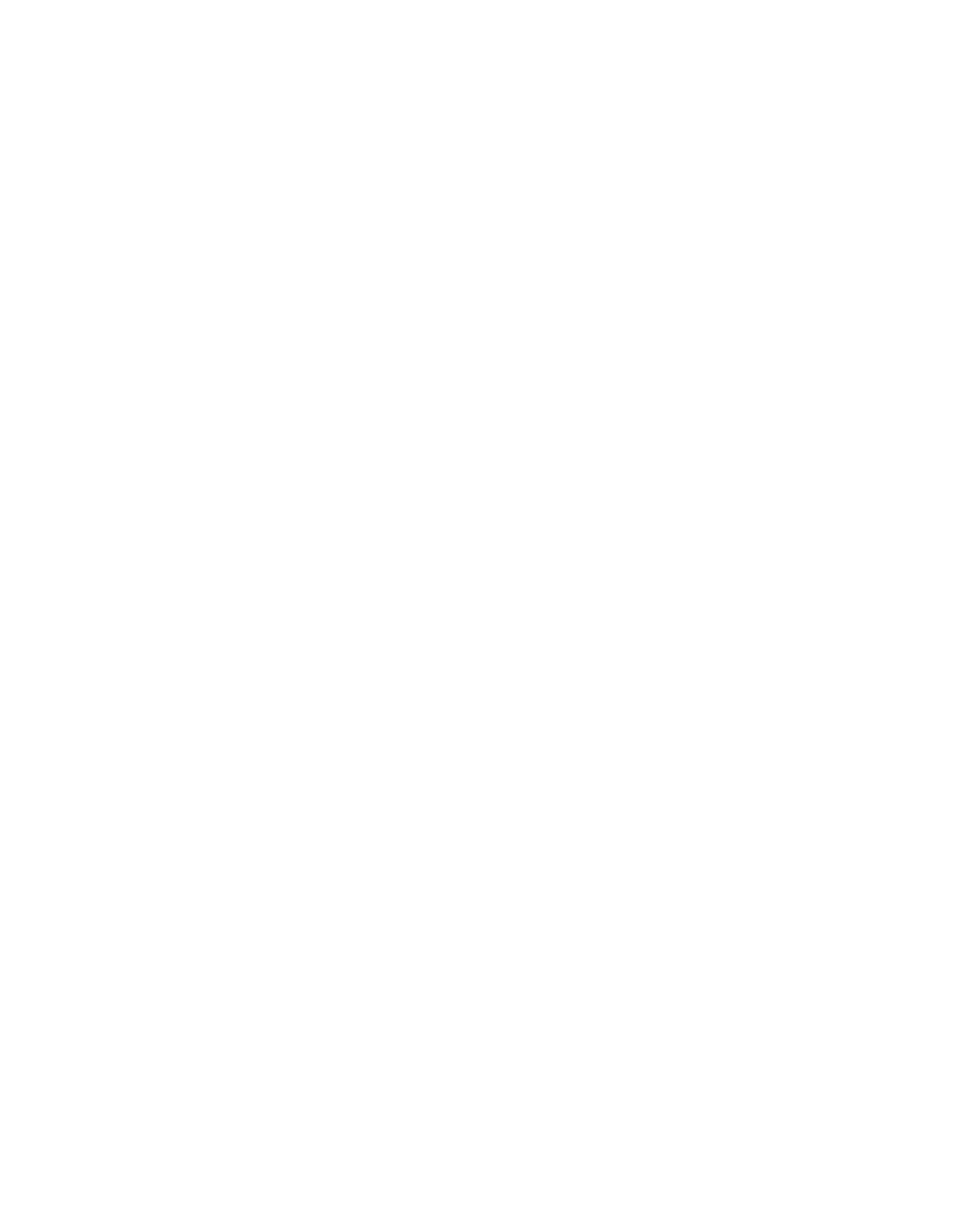

## *FACES OF HOMELESSNESS*

\*\*\*\*\*\*\*\*\*\*\*\*\*\*\*\*\*\*\*\*\*\*\*\*\*\*\*\*\*\*\*\*\*\*\*\*\*\*\*\*\*\*\*\*\*\*\*\*\*\*\*\*\*\*\*\*\*\*\*\*\*

A Youth Perspective: As told by her.

I grew up in Anoka County from when I was 12 years old until age 19. My parents were alcoholics and our house went into foreclosure, leaving me homeless in my teens. The police were very involved with our family responding to calls ranging from domestic situations and parties to neighborhood disturbances. The police knew me by name and face.

The day we moved, my parents got into the moving van and told me they had found somewhere to stay, but that there wouldn't be enough room for me. Being that I was in school, they felt that I had enough friends; I should be able to find somewhere to stay. I slept outside in front of Casey's across from Anoka High School, and in the park – Sunny Acres by the elementary school. I hitchhiked to get around, and slept on the porch of my foreclosed and condemned house. Friends would occasionally let me spend the night when they could or would bring me food, but it was usually a "sneak me in" situation.

During this time, I was a student at Andover Alternative School. I told my teacher what was going on, that I was homeless, had no food, was sleeping outside – but nothing was done and no help was given. At one point, one of my teachers brought me to the food shelf to access food and fill out homeless paperwork – again no follow-up from those providing outreach.

After time, my friends weren't able to help me so much and I began to steal – food and clothing. I was caught at a gas station taking food, thankful that I wouldn't have to sleep outside yet another night in the month of September. I went to the Anoka County Jail where the police recognized and remembered me. They asked where I was living now and where my mom and step-dad were; of course they did not believe that I was living homeless and no longer had contact with my parents. The next day they released me to continue to wander the streets – no referrals to someone who could help point me in the right direction.

This lifestyle continued until I received help from a friend and her family. Entering her house to use her phone, her dad pulled me aside thinking I was on drugs. Exhausted, hungry and dirty, I shared the truth about my homelessness; he insisted that they help. I lived for a couple of months in a camper in their driveway, coming into the house in the morning to eat, shower and wash my clothes. I lived here for a couple of months juggling the routines of school and work. Working from 10pm to 8am at Super America, back to the camper for a catnap, then off to school from noon to 3pm, home for a catnap, then Casey's to work from 4pm-7pm. This is how I lived until enough money was saved to get my own apartment. I ended up dropping out of school, unable to maintain the schedule needed to make enough money to support a place to live.

I firmly believe if there had been help or support, I would have been able to graduate high school with the rest of my class – I wouldn't have had to sacrifice my education for a place to live before I was even 18 years old.